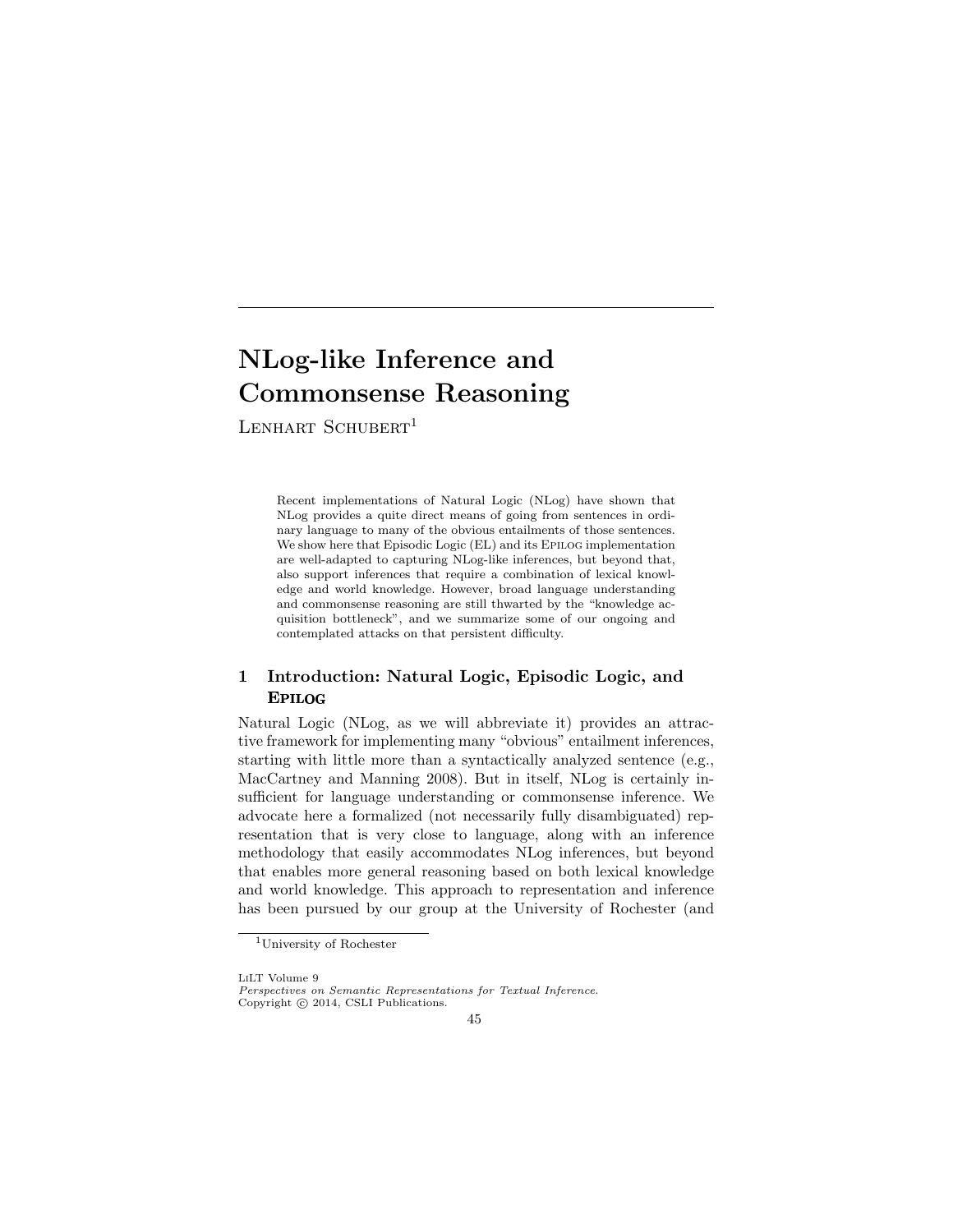prior to that, at the University of Alberta) for over two decades, and the outcome so far is the Episodic Logic (EL) representation and its implementation in Epilog systems 1 and 2. We have also built up very substantial amounts of general knowledge,<sup>2</sup> much of it rough, but a good deal of it precise enough for Epilog-based inference.

In the next section we review the EL representation and the EPILOG inference architecture. In section 3 we illustrate NLog-like inferences in Epilog, and touch on some evaluation results for such inferences. Section 4 provides examples of commonsense inferences performed by Epilog that lie beyond the capabilities of NLog, in part because they involve radical differences in phrase structure between the premises and the conclusion and in part because they draw on world knowledge as well as lexical semantic knowledge. However, enhanced inference capabilities alone cannot take us very far towards achieving broad understanding and commonsense reasoning: We still face the knowledge acquisition bottleneck, and in section 5 we discuss multiple facets of our efforts to provide broad knowledge to EPILOG. In section 6 we assess the prospects for general knowledge acquisition through genuine understanding of WordNet glosses, Simple Wikipedia entries, or the Open Mind collection of general statements. We sum up the relationship between NLog and Epilog in section 7, also briefly reiterating the status of our knowledge acquisition efforts and the prospects for moving beyond them through deeper understanding of general statements.

# 2 EL and EPILOG

Figure 1 provides a glimpse of the EL representation and the EPILOG architecture. Note the infixing of predicates like *car* and *crash-into* in formulas, used for readability.<sup>3</sup>

Note also the association of an episodic variable *e* with the subformula  $[x \text{ crash-into } y]$ , via the operator  $\cdot$ \*\*'. Intuitively, the operator expresses that the sentence *characterizes* episode *e* as a whole (rather than merely some temporal portion or aspect of it). (Schubert and Hwang 2000) provides a general explanation of EL, and (Schubert 2000) explicates the logic of '\*\*' viewed as an extension of first-order logic (FOL), relating this aspect of EL to various extant theories of events and situations (such as those of Davidson, Reichenbach, and Barwise & Perry). Given an input such as is shown in the figure, and a general

<sup>2</sup>Browsable at http://www.cs.rochester.edu/research/knext/browse

<sup>3</sup>As a further aid to readability, printed EL infix formulas are often written with square brackets (while prefix expressions use round brackets), and restricted quantification is indicated with a colon after the variable. In the "computerized" version, all brackets are round and there are no colons preceding restrictors.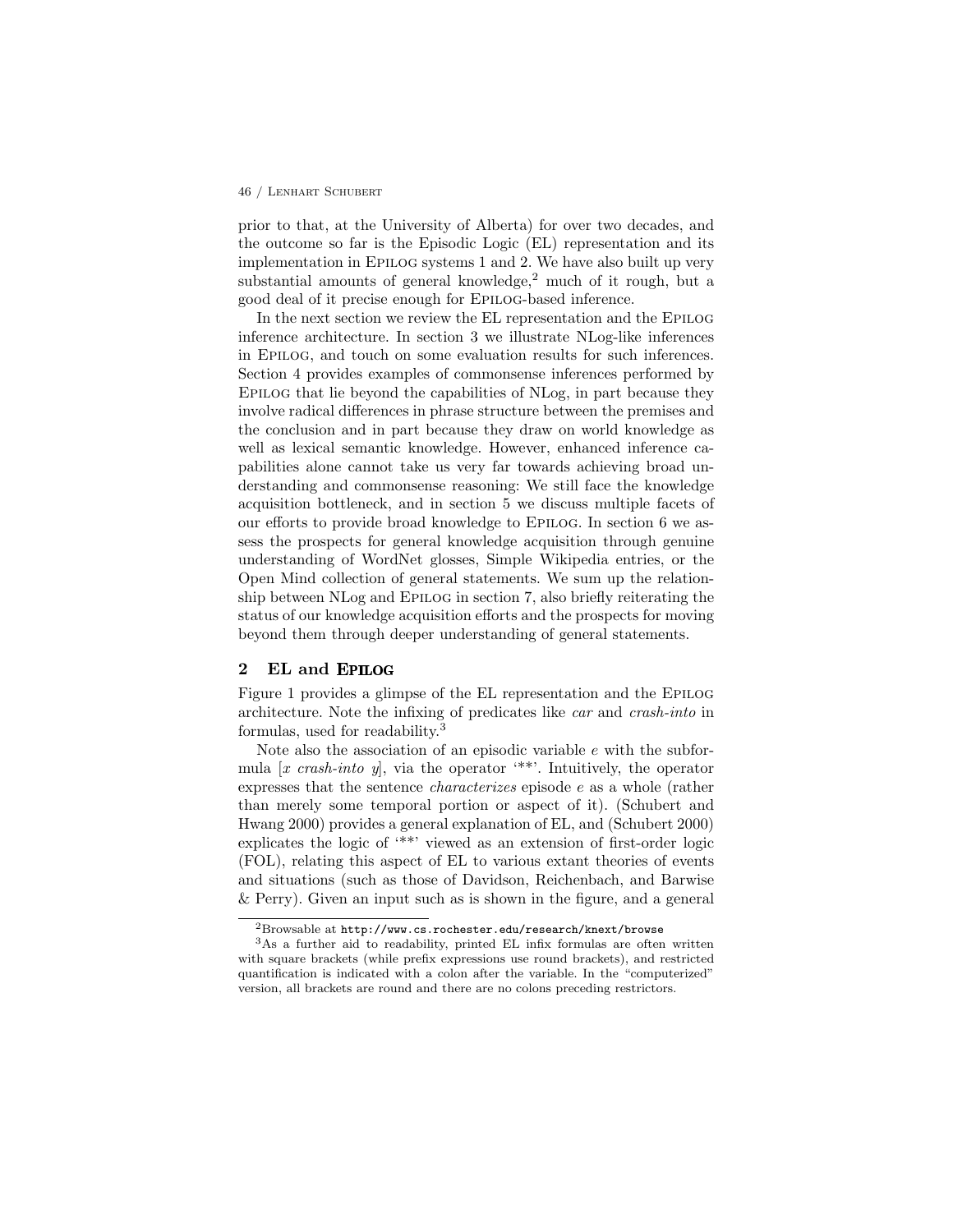NLog-like Inference and Commonsense Reasoning / 47



FIGURE 1: Episodic Logic and the Epilog system

axiom that if a car crashes into a tree, its driver may be hurt or killed, Epilog would draw the expected conclusion. This is of course an inference based on world knowledge, not one feasible in NLog systems, at least as so far developed.

Epilog 1 performs forward (input-driven) as well as backward (goaldriven) inference, and is fully integrated with the indicated specialist modules. However, its selective knowledge retrieval method and somewhat patchwork construction (driven by a succession of contracts) leave it with certain hard-to-predict blind spots in its backward inference, and these are remedied in the more recent EPILOG 2 version.<sup>4</sup>

The EL language is Montague-inspired and is structurally and semantically very close to natural language (NL). We might say that it is scope-resolved, partially disambiguated NL with variables, including explicit episodic (i.e., event and situation) variables. Historically, most research on NL understanding and dialogue has taken a depth-first approach, creating end-to-end systems for highly focused problem solving or text understanding domains, and trying to build "outward" from these. We have instead pursued a breadth-first approach, attempting

<sup>4</sup>Implemented by University of Rochester PhD graduate Fabrizio Morbini, now at the Institute for Creative Technologies in California. Forward inference is only partially implemented in Epilog 2 at this point, and the specialists are not yet re-integrated.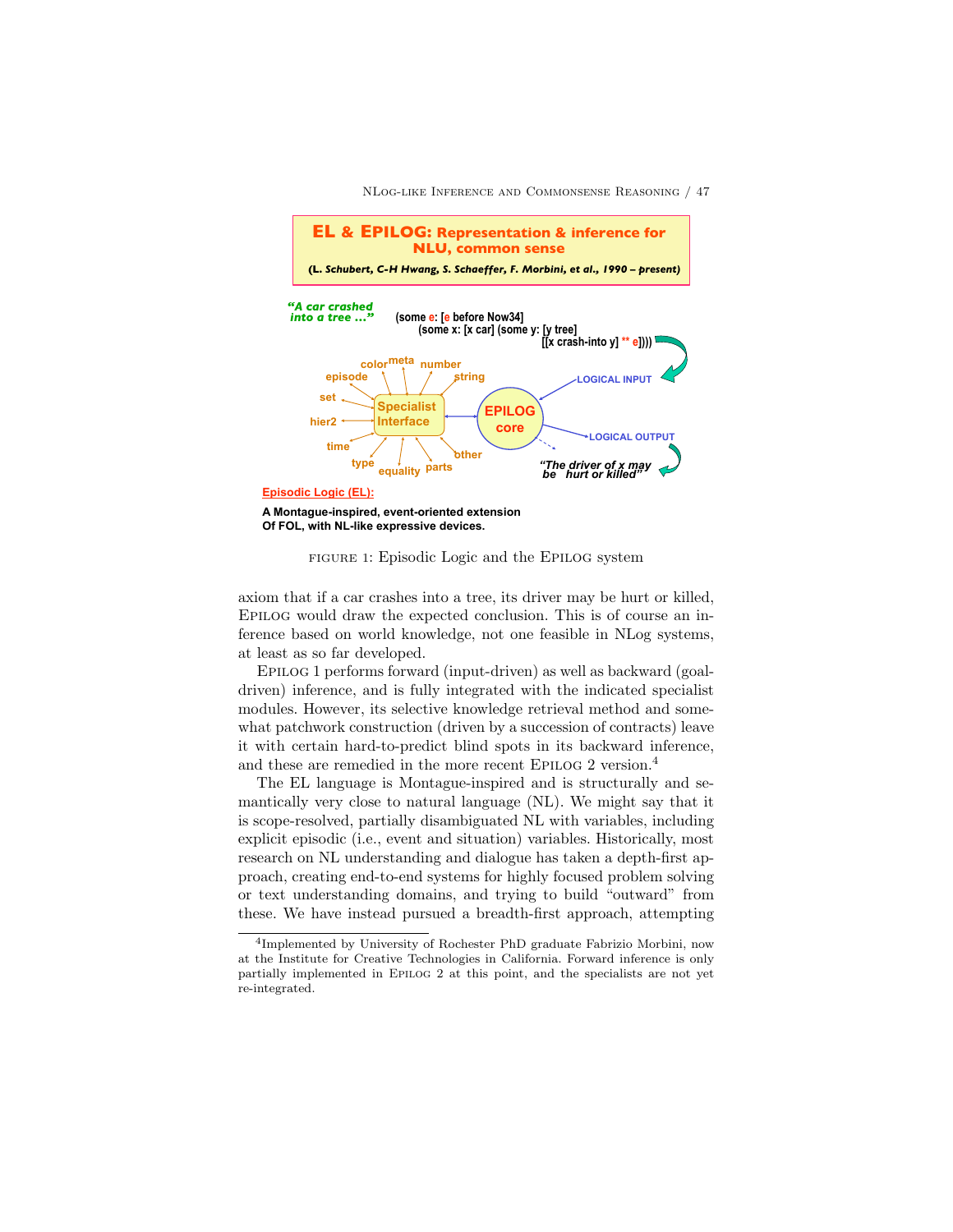to build general frameworks for representing knowledge (especially verbalizable knowledge), semantic interpretation, and inference; we wished to avoid the temptations and pressures that arise in specialized applications to use domain-specific representations and interpretive heuristics that are unusable outside the chosen domain.

There are various considerations that make the idea of a languagelike internal ("Mentalese") meaning representations plausible:

- . A common conjecture in anthropology and cognitive science is that language and thought appeared more or less concurrently, perhaps some  $200,000$  years ago.<sup>5</sup> This makes it likely that they are variants of the same basic symbolism; after all, language serves to communicate thoughts.
- . The assumption that what comes out of our mouths closely resembles what is in our heads (at an appropriately abstract level of analysis, and allowing for time-saving abbreviations, omissions, and other "telegraphic" devices) is prima facie simpler than the assumption that the two representational systems diverge radically; especially so if we keep in mind that NL understanding is incremental, requiring that fragmentary interpretations be brought into inferential contact with stored knowledge.
- . All our symbolic representations, at least those based on treestructured expressions, are derivative from language; this includes logics, programming languages, semantic nets, and other AI-oriented knowledge representations. This suggests a languagelike substrate in our higher-level thinking.
- . Surely, it cannot be a mere coincidence that, as shown by Montague, entailment can be understood in terms of semantic entities corresponding one-to-one with syntactic phrases.
- . Recent successes in applying NLog to entailment inference underscore the advantages of working directly with (structurally analyzed) NL.

These considerations may strike many linguistic semanticists (and perhaps cognitive scientists and anthropologists) as belaboring the familiar idea of "language as a mirror of mind". But in AI there is strong resistance among many researchers to extending the expressivity of knowledge representations to full first-order logic, let alone *beyond* FOL

<sup>5</sup>Preceded, perhaps, by around 2 million years of evolution of the mirror neuron system and Broca's area, allowing imitation of the actions and gestures of others, and grasp of their intentions (Fadiga et al. 2006). Recent fMRI studies suggest that a distinct portion of Broca's area is devoted to cognitively hard tasks such as arithmetic (Fedorenko et al. 2012).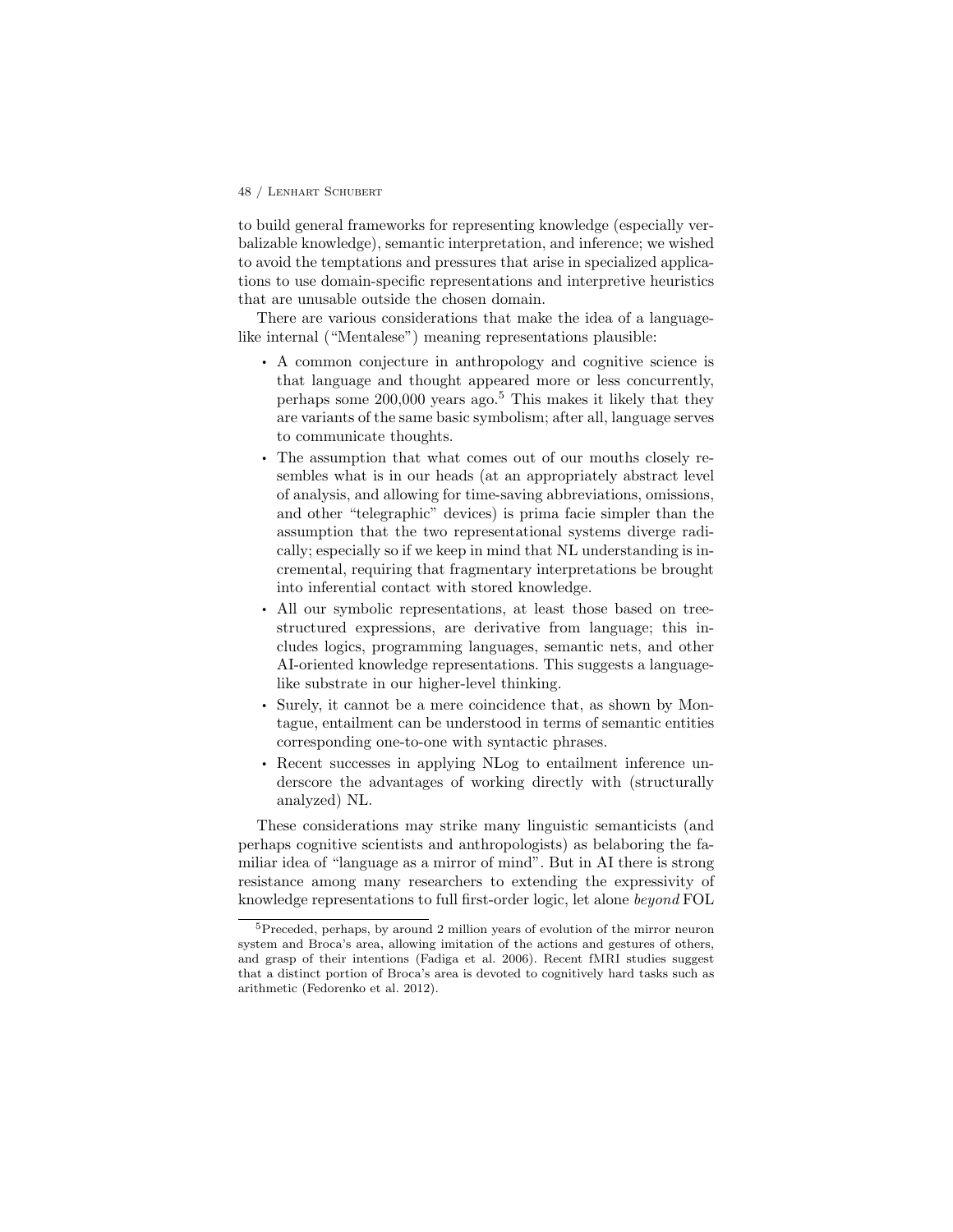– despite the diculty of mapping many easily verbalized ideas into FOL, frames, or description logics. The argument made is that expressivity must be reined in to achieve inferential efficiency and completeness. Though we won't elaborate here, this seems to us a false trade-off, much like denying programmers the ability to use recursion or looping (with the number of iterations as a run-time variable), to prevent them from writing inefficient programs. Greater expressivity allows not only greater coverage of ideas expressible in language but also more efficient inference in cases where weakly expressive representations would require complex work-arounds, if feasible at all.

The goal in the design of EL was to match the expressive devices shared by all human languages. These include the following:

- . Ways of naming things
- . Boolean connectives: and, or, not, if-then, ...
- . Basic quantifiers: every, some, no, ...
- . Ways of ascribing properties and relationships to entities
- . Identity

These items alone already imply the expressivity of FOL, at least if we do not impose arbitrary restrictions, for instance, on quantifier embedding or predicate adicity. But natural languages allow more than that:

- . Generalized quantifiers (Most women who smoke)
- . Intensionality (is planning a heist; resembles a Wookiee)
- . Event reference (Members of the crowd hooted and shouted insults; *this* went on for minutes)
- . Modification of predicates and sentences (*barely* alive, dances *gracefully*, *Perhaps* it will rain)
- . Reification of predicates and sentences (*Xeroxing money* is illegal; *That there is water on the Moon* is surprising)
- . Uncertainty (It will *probably* rain tomorrow; The more you smoke, the greater *your risk of developing lung cancer*)
- . Quotation and meta-knowledge (Say "cheese"; How much do you know about description logics?)

All of these devices are directly enabled in EL. Here are some illustrative examples of logical forms:

- . Restricted quantifiers
	- "*Most laptops are PCs or MACs*" [<Most laptop> <or PC MAC>] {unscoped LF} (Most x: [x laptop] [[x PC] or [x MAC]]) {scoped LF}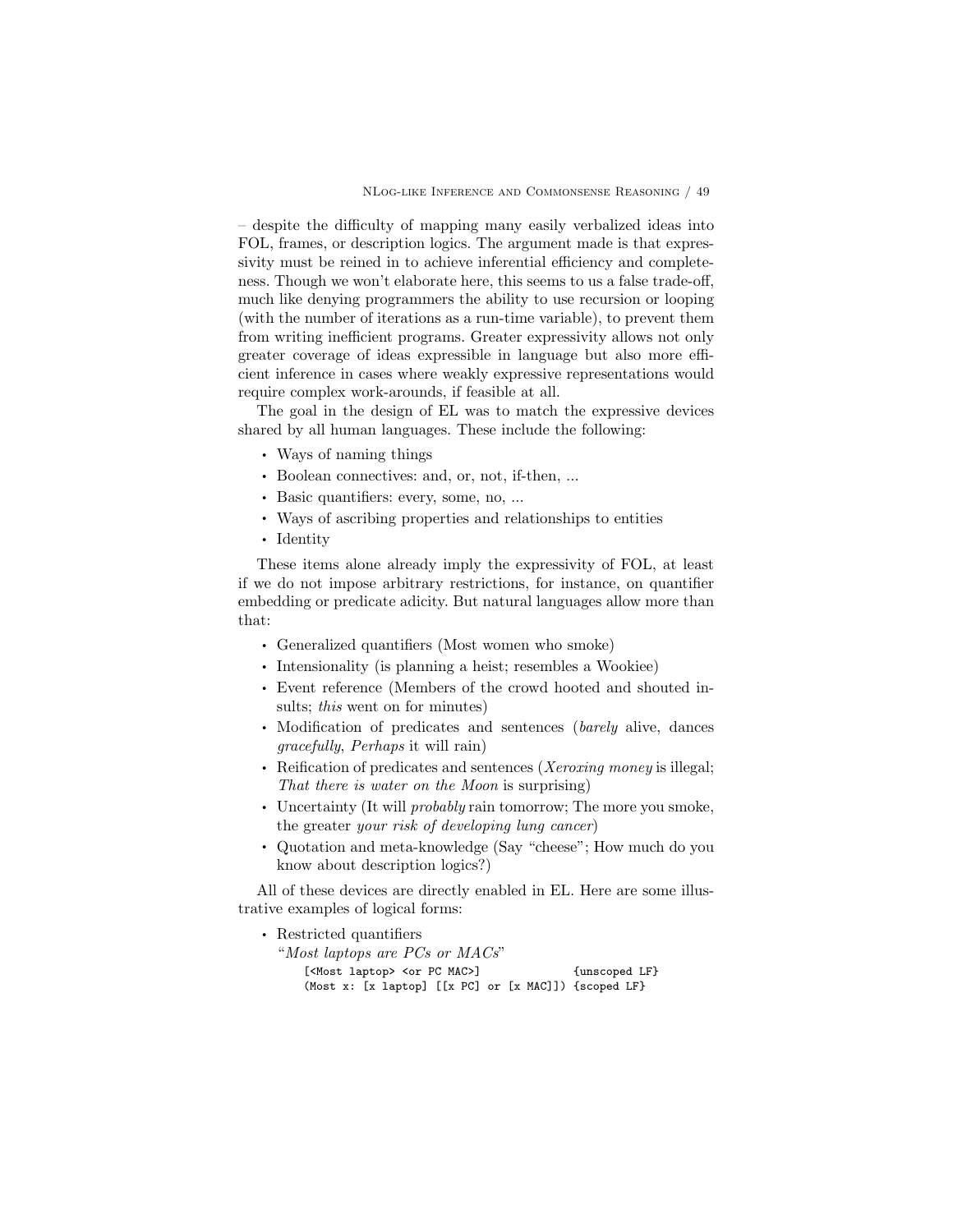- 50 / Lenhart Schubert
	- . Event relations

```
"If a car hits a tree, the driver is often hurt or killed"
   (Many-cases e:
     (some x: [x car] (some y: [y tree] [x hits y] ** e]))[[[(driver-of x) (pasv hurt)] or
       [(driver-of x) (pasv kill)]] @ e])
```
The episodic operator  $\omega$  is a variant of  $\omega$ , expressing that a sentence characterizes some episode *concurrent with* a given episode *e*.

```
. Modification and reification
  "He firmly maintains that aardvarks are nearly extinct"
      (Some e: [e at-about Now17]
               [[He (firmly (maintain
                              (that [(K (plur aardvark))
                                      (nearly extinct)])))] ** e])
```
Note the predicate modifiers *firmly, plur*, and *nearly*, and the reifying operators *that* and *K*; *that* maps sentence intensions (partial functions from possible episodes to truth values) to individuals, and *K* maps predicate intensions to individuals, namely *kinds* in the sense of (Carlson 1977). Further features are the allowance for quoted syntactic expressions as terms, and substitutional quantification over expressions of all sorts. In this way Epilog can entertain propositions about syntactic entities such as names and other linguistic expressions, telephone numbers, mathematical expressions, Lisp programs, or its own internal formulas, and can use formalized axiom schemas for inference – a crucial capability for reasoning with general meaning postulates in NLog-like manner, as we will see. The following example illustrates the use of substitutional quantification and (quasi)quotation to express two claims about name-knowledge:

"*I know the names of all CSC faculty members*"

```
(all x: [x member-of CSC-faculty]
        (all_subst y: ['y name-of x]
                      [ME know (that ['y name-of x])]))
"There is no CSC faculty member whose name I know to be
'Alan Turing'."
(no x: [x member-of CSC-faculty]
       [ME know (that ['(Alan Turing) name-of x])])
```
From this Epilog would easily infer that there is no member of the CSC faculty named Alan Turing. Incidentally, contrary to the notion that high expressivity entails low efficiency, experimental application of Epilog to large-scale theorem proving in first-order logic showed it to be competitive with the best theorem provers, especially for relatively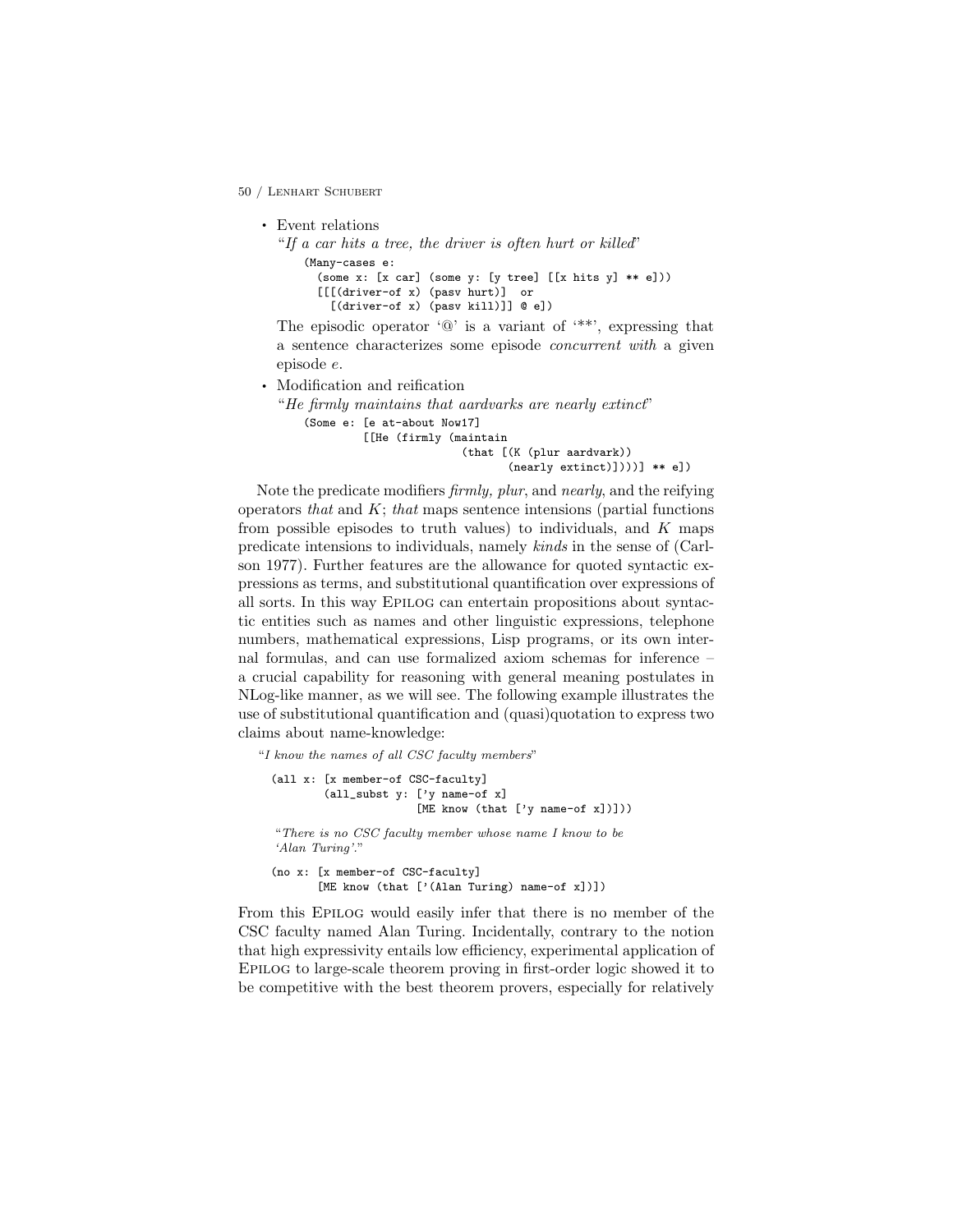large axiom bases (Morbini and Schubert 2009).

# 3 NLog-like inference in

The essential ideas behind NLog are the following (e.g., van Benthem 1991, 2007; Valencia 1991; van Eijck 2005; Nairn et al. 2006; MacCartney and Manning 2008):

- 1. Starting with a syntactically structured natural language sentence, we can replace phrases by more general [more specific] ones in positive- [negative-] polarity environments; identity or equivalence replacements are permissible in both types of environments as well as in (transparent) environments that are neither upward nor downward entailing;
	- e.g., *Several trucks are on their way*  $\rightarrow$ *Several vehicles are on their way*; *If a vehicle is on its way, turn it back*  $\rightarrow$ *If a truck is on its way, turn it back*
- 2. We exploit implicatives/factives;
	- e.g., *X* manages to do  $Y \rightarrow X$  do  $Y$ ; *X* doesn't manage to do  $Y \rightsquigarrow X$  doesn't do Y; *X* knows that  $Y \rightarrow Y$ *X* doesn't know that  $Y \rightarrow Y$ ;
- 3. Full disambiguation is not required; e.g., *several* and *on their way* in (1) above can remain vague and ambiguous without disabling the indicated inferences.

Like NLog inference, inference in Epilog is *polarity-based*. In essence, it consists of replacing subformulas in arbitrarily complex formulas by consequences or anticonsequences in positive and negative polarity environments, respectively (and using identity or equivalence substitutions much as in NLog).

The equivalents of Nlog inferences are readily encoded via axioms and rules in Epilog 2. For example, we have duplicated MacCartney and Manning's illustrative example,

*Jimmy Dean refused to move without his jeans* ! *James Dean didn't dance without pants*

However, in Epilog the (anti)consequences may depend on world knowledge as well as lexical knowledge; also polarity-based inference is supplemented with natural deduction rules, such as assumption of the antecedent in proving a conditional, or reasoning by cases in proving a disjunction.

A restriction in Epilog is that it replaces only sentential parts of larger formulas, while NLog can replace fragments of arbitrary types.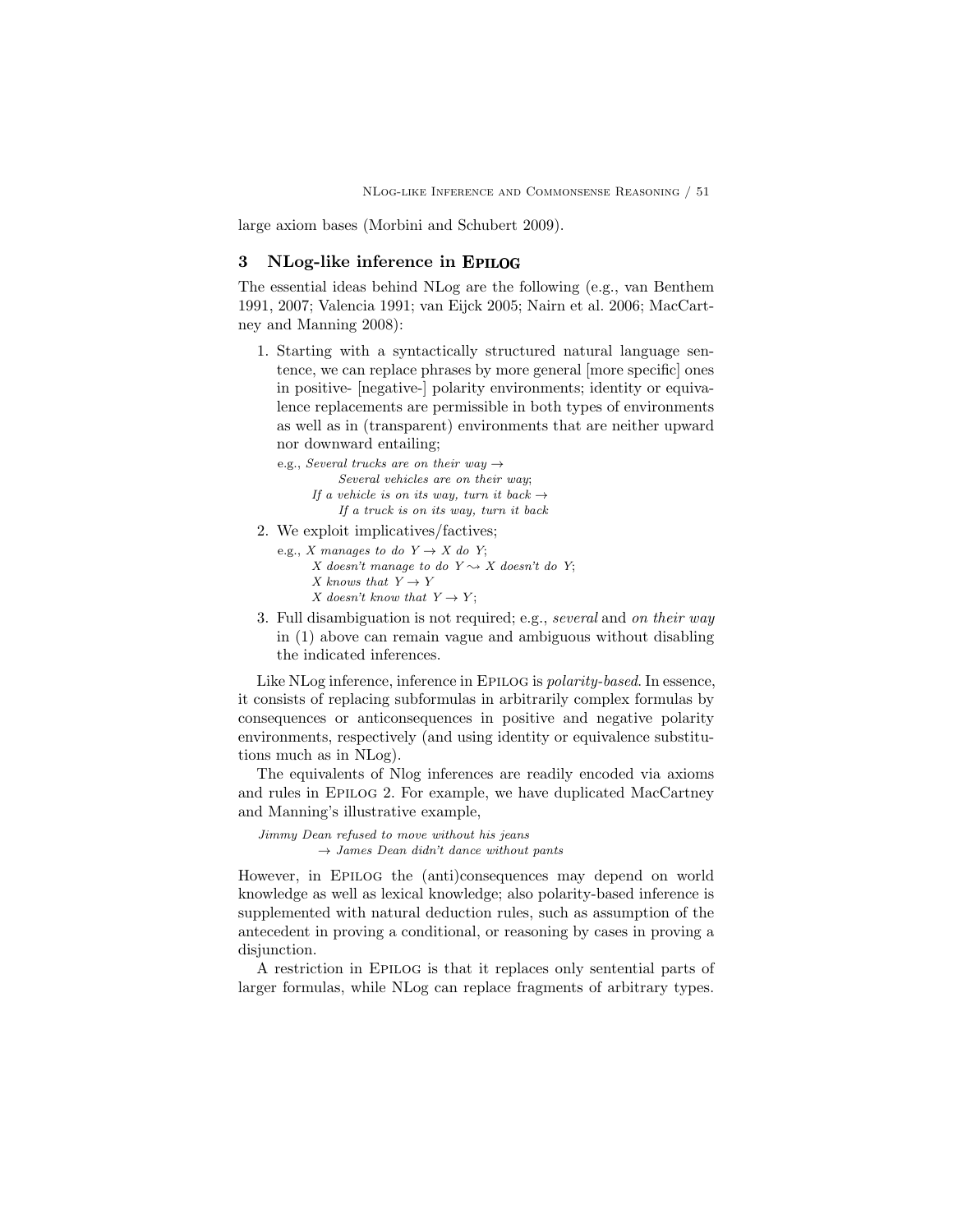However, this makes little practical difference. For example, NLog might replace *truck* by *vehicle* in a positive environment, while EPILOG would replace a formula of form  $\tau$  *truck* by  $\tau$  *vehicle*. The result is the same, at least when  $\tau$  is unaltered. (An example where both the predicate and its argument are altered would be in the replacement of [*Sky overcast*] by [*Weather cloudy*].) Another example would be the replacement of *many* by *some* in NLog, while Epilog would replace a sentence of form  $(many \alpha: \phi \psi)$  by one of form  $(some \alpha: \phi \psi)$ . Again, the effect is the same in cases where the operands of the quantifier are unaltered. Note that the *truck/vehicle* example above would depend in Epilog on an ordinary axiom, (*all x*: [*x truck*] [*x vehicle*]), while the *many/some* example would depend on an axiom *schema*, i.e., one that quantifies susbstitutionally over formulas (in the restrictor and nuclear scope).

The replacements effectuated by EPILOG in performing NLog-like inferences based on implicatives also typically depend on axiom schemas. The following pair of schemas for the implicative *dare* illustrate this point:

```
(all_pred p (all x [[x dare (Ka p)] => [x p]])),
(all_pred p (all x [(not [x dare (Ka p)]) => (not [x p])))
```
These schemas capture the fact that if someone dared to do something, they did it, and if they didn't dare do something, they didn't do it. We can say that the *signature* of *dare* is of type  $+/-$ , to indicate its positive entailment in a positive environment and its negative entailment in a negative environment. Here *Ka*, the logical counterpart of the infinitive particle *to*, is another predicate reifying operator, forming a *kind of action or attribute* when applied to verbal predicates. (Actions are treated in EL as consisting of an individual – the agent or subject of the predication – and an episode. *Ka* is definable in terms of *K* and the episodic operator '\*\*'.)

Similar axiom schemas can be provided for other implicatives, such as the following (in stylized rather than precise form):

*X decline to P => X not P X* not decline to  $P \implies (probably) \ X \ P^6$ *X agrees to P => (probably) X P X does not agree to P => (probably) not X P X doubts that W => X believes probably not W.*

The signatures here are  $-/(+)$  and  $(+)/(-)$  for *decline* and *agree* respectively. Note that some entailments are weakened to implicatures, e.g., it is possible that Bob did not decline to review a certain paper,

<sup>&</sup>lt;sup>6</sup>Whether the qualifier *probably* should be present or not is debatable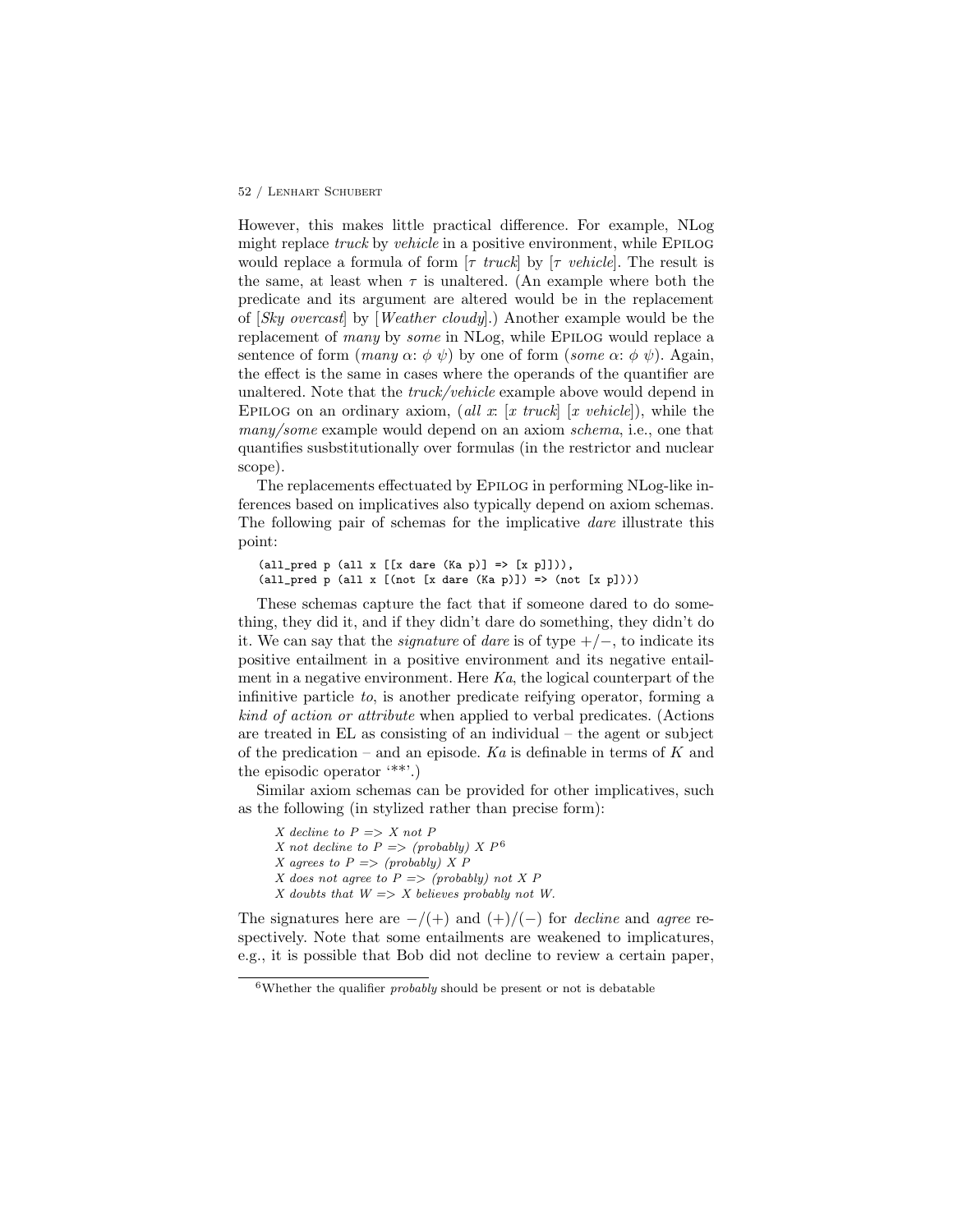yet failed to review it. The example of *doubt* is included here to indicate that certain attitudinal entailments not normally regarded as falling under the implicative or NLog motif can be captured via axiom schemas like those supporting NLog inference.

Besides various axiom schemas, matching the capabilities of NLog also requires special inference rules. (These are formalized in Epilog much like axiom schemas.) In particular, *factive* (*presuppositional*) verbs such as *know* and *realize*, with  $+/-$  signatures in simple assertional contexts, can be partially handled with rules such as

```
(all_wff w (all_term x ((x \text{ know } (\text{that } w)) ---> w))),
(all_wff w (all_term x ((not (x know (that w))) ---> w))),
```
where the long arrow indicates inferrability. Clearly we could not use axiomatic versions of these rules, since by the law of excluded middle, either *x* knows that *w* or *x* does not know that *w*, regardless of *x* and *w*, and so axioms stating that *w* holds in either case would lead us to conclude that *w* holds, regardless of its content. However, these rules only address part of the "projection problem" for presuppositions. For example, they cannot be applied to the consequent clause of a sentence such as "*If Bob was telling the truth, then Alice knows that he was telling the truth*", which does not entail that Bob was telling the truth. A full treatment of presuppositional clauses, whether in NLog, Epilog or any other framework, would need to take account of the context established by prior clauses in the discourse. In the preceding example, the *if*-clause establishes a context where it is an open question whether Bob was telling the truth, blocking presupposition projection from the *then*-clause.<sup>7</sup>

The following examples are some (rather eye-catching) headlines collected by Karl Stratos, and rendered into EL by him to demonstrate inferences based on implicatives. A significant point to note is that human readers seem to (unconsciously) generate and internalize the corresponding inferences; this point stands in contrast with the current emphasis in NLP on *recognizing* textual entailment, i.e., on making boolean judgements where both the premise and the hypothetical conclusion are at hand, so that piecemeal alignments and transformations as well as statistical guesswork can be employed in the task.

<sup>7</sup>As we noted in (Stratos et al. 2011), Clausen and Manning (2009) proposed a way of projecting presuppositions in NLog in accord with the plug-hole-filter scheme of Karttunen (1973). In this scheme, plugs (e.g., 'say') block all projections, filters (e.g., 'if-then') allow only certain ones, and holes (e.g., 'probably') allow all. But the approach does not fully handle the effects of discourse context.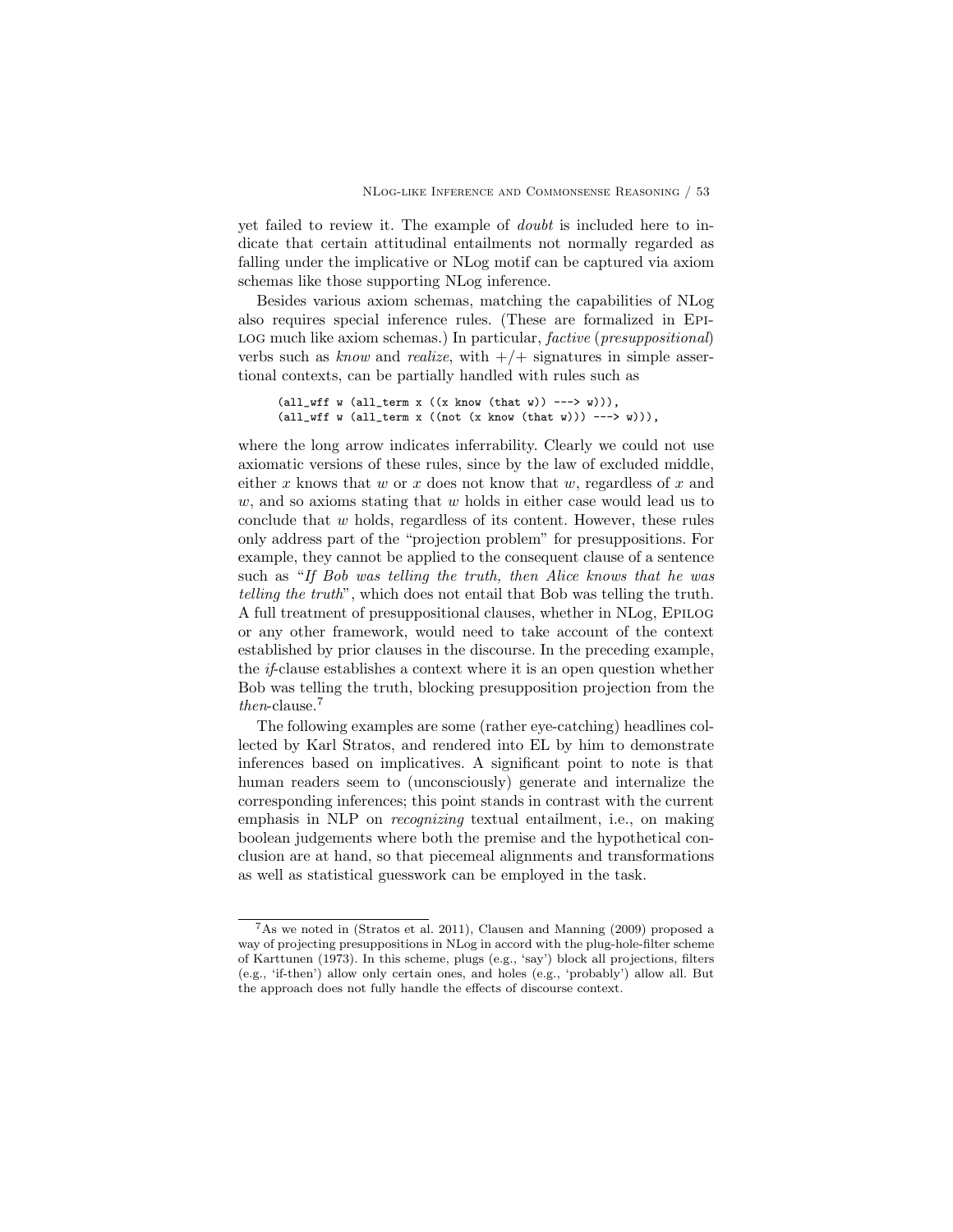- 54 / Lenhart Schubert
	- . *Vatican refused to engage with child sex abuse inquiry* (The Guardian: Dec 11, 2010).
	- *A homeless Irish man was forced to eat part of his ear* (The Huffington Post: Feb 18, 2011).
	- . *Oprah is shocked that President Obama gets no respect* (Fox News: Feb 15, 2011).
	- . *Meza Lopez confessed to dissolving 300 bodies in acid* (Examiner: Feb 22, 2011)

Corresponding EL representations for Epilog inference are the following (with various contractions for readability, and neglecting tense and thus episodes; (*l y* ...) indicates lambda-abstraction):

```
[Vatican refuse (Ka (engage-with Child-sex-abuse-inquiry))]
(some x: [x (attr homeless (attr Irish man))]
         [x (pasv force)
            (Ka (l y (some r: [r ear-of y]
                       (some s: [s part-of r] [y eat s]))))])
[Oprah (pasv shock) (that (not [Obama get (K respect)]))]
[Meza-Lopez confess
   (Ka (1 \times (some y: [y ((num 300) (plur body))] [x dissolve y])))].
```
Obvious inferences confirmed by Epilog using implicative axiom schemas (in fractions of a second) were the following (returned in English):

*The Vatican did not engage with child sex abuse inquiry. An Irish man did eat part of his ear, President Obama gets no respect,* and *Meza Lopez dissolved 300 bodies in acid.*

In addition to treating these illustrative examples, Stratos also extracted a random test set of 108 sentences from the Brown corpus, restricting these to ones containing any of the 250 verbs (including some short phrases) covered by an axiomatic knowledge base. The knowledge base comprised a superset of the collections of implicative and factive verbs obtained from (Nairn et al. 2006), (Danescu-Niculescu-Mizil et al. 2009), and Cleo Condoravdi (personal communication), and also included axioms for separately collected attitudinal verbs, for testing inference of beliefs and desires. Two sample sentences, along with the conclusions drawn from their logical forms, are the following:

*I know that you wrote this in a hurry.* ! *You wrote this in a hurry.*

*They say that our steeple is 162ft high.*

 $\rightarrow$  Probably they believe that our steeple is 162ft high.

Note that the latter inference falls outside the scope of standard NLog inference, since it involves not only a substitution (of *believe* for *say*) but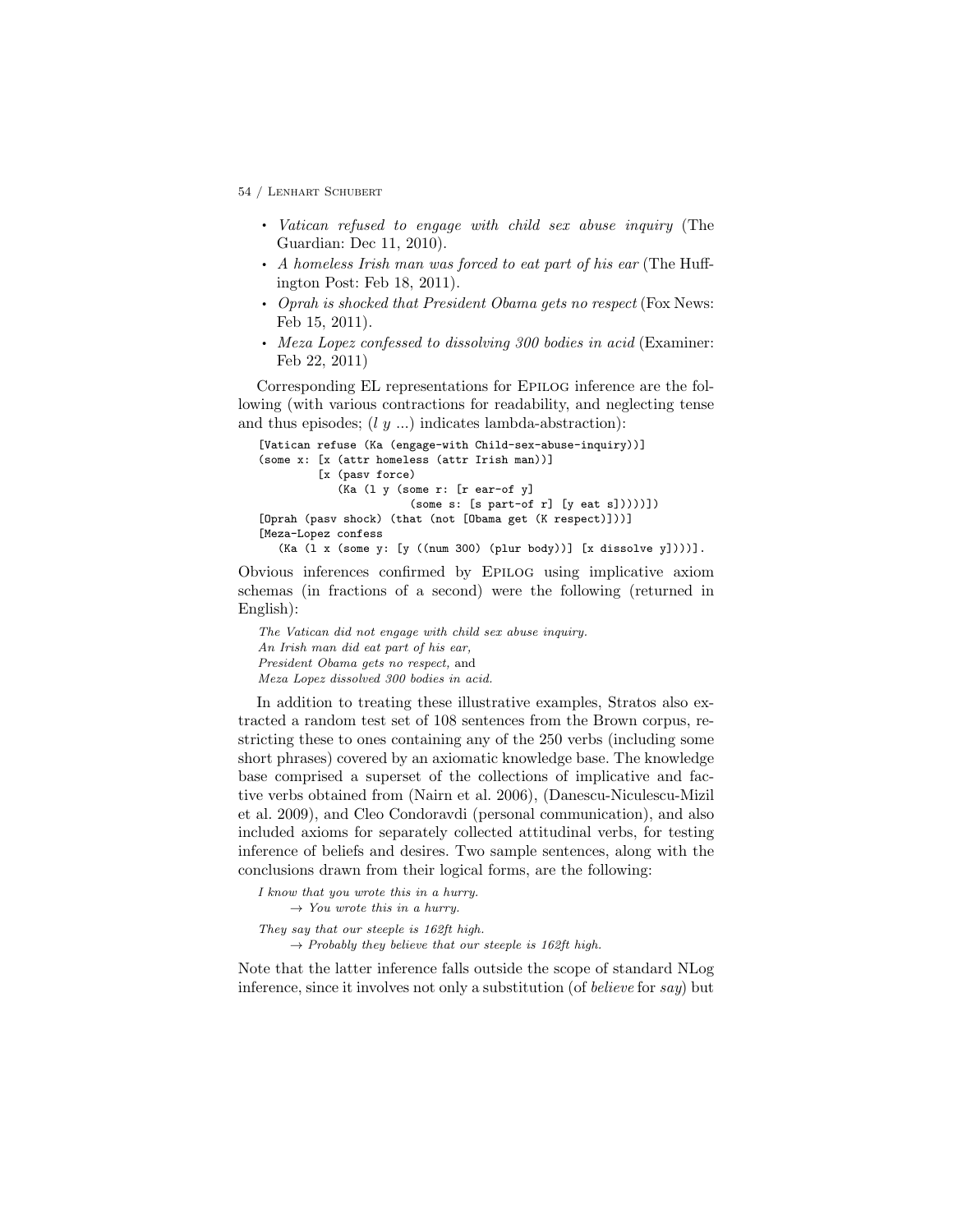also a simultaneous premodifier insertion (*probably*). The logical forms of the 108 sentences (obtained by manual correction of flawed outputs from the current NL-to-EL interpreter) led to 141 inferences rendered automatically into English, which were rated by multiple judges. They were predominantly judged to be good (75%) or fairly good (17%). Lower ratings were due mostly to incomprehensibility or vacuity of the conclusion, as in "*The little problems help me to do so*"  $\rightarrow$  "*I do so*". Further details can be found in (Stratos et al. 2011).

Our conclusion is that NLog inferences are readily implemented within the EL-Epilog framework, though further work on the NLto-EL interface is needed for full automation. (The errors come mostly from faulty parses, which are certainly an issue in automating NLog as well.)

# 4 Commonsense inferences beyond the scope of NLog

Not all lexical entailments and implicatures are as simple as those we have focused on so far. For example, asking someone to do something entails conveying to them that one wants them to do it. This is expressed in EL with the schema

```
(all_pred p
(all x
  (all y
   (all e1: [[x ask-of.v y (Ka p)] ** e1][[x convey-info-to.v y
        (that [[x want-tbt.v
                (that (some e2: [e2 right-after.p e1]
                          [ [y p] ** e2]))] @ e1])] * e1]))))
```
(Here '\*' is weakening of '\*\*' from characterization to partial description – see Schubert 2000.) Thus, given that "*John asked Mary to sing*",

```
[[John.name ask-of.v Mary.name (Ka sing.v)] ** E1],
the question "Did John convey to Mary that he wanted her to sing?",
```

```
[[John.name convey-info-to.v Mary.name
   (that [[John.name want-tbt.v
             (that (some e2: [e2 right-after.p E1]
                      [[Mary.name sing.v] ** e2]))] © E1])] * E1],
```
is immediately answered in the affirmative by the EPILOG system.

Even further removed from the current reach of NLog are inferences dependent on world knowledge along with lexical knowledge. The premises in the following desired inference are based on a (human-tohuman) dialogue excerpt from James Allen's and George Ferguson's Monroe domain (Stent 2000), where the dialogue participants are considering what resources are available for removing rubble from a collapsed building. The first premise is presumed background knowledge,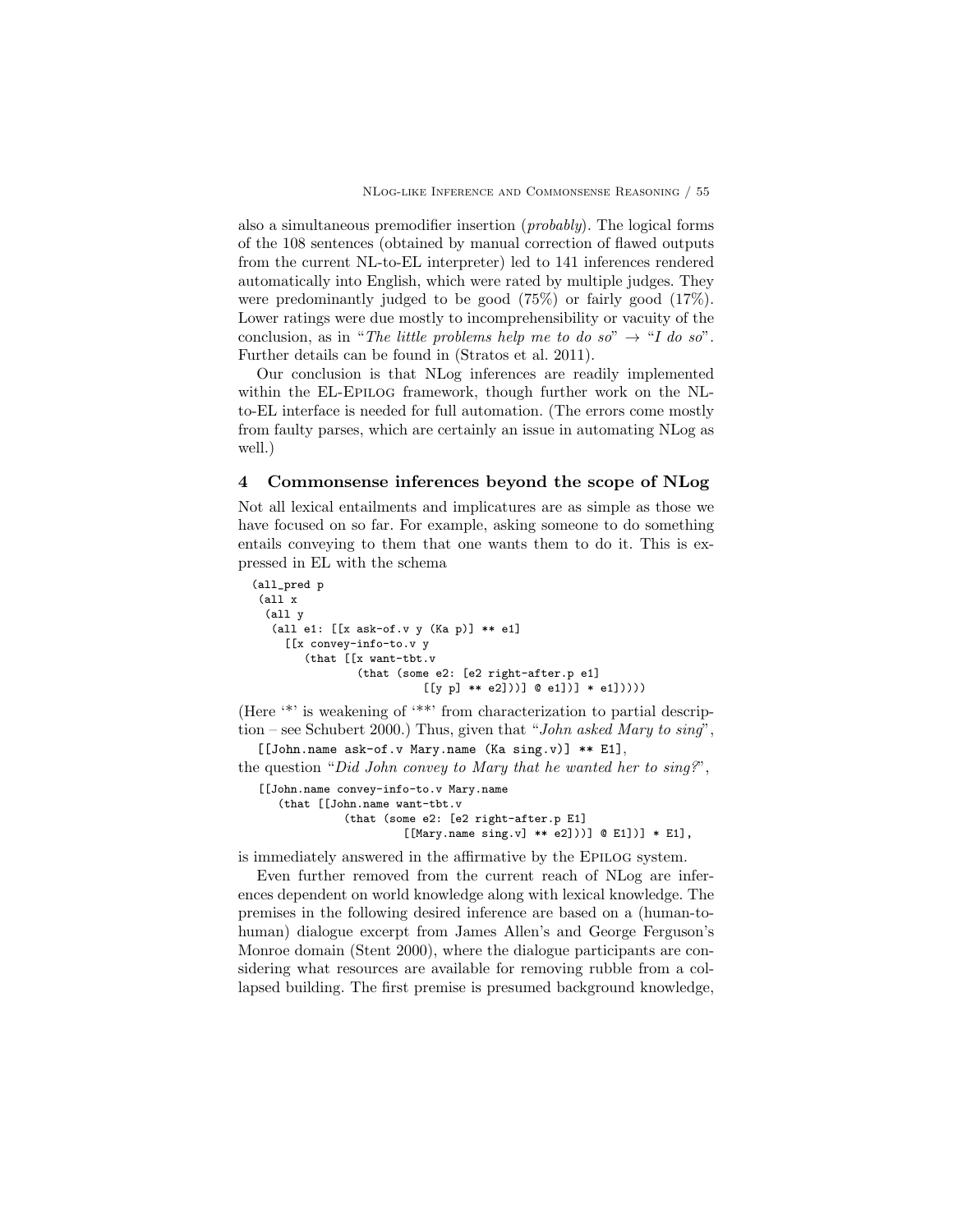and the second premise reflects an indirect suggestion by one of the participants:

*Every available crane can be used to hoist rubble onto a truck. The small crane, which is on Clinton Ave, is not in use.*  $\rightarrow$  The small crane can be used to hoist rubble from the collapsed building *on Penfield Rd onto a truck.*

The two premises are expressed in EL as follows:

```
(all x: [x ((attr available) crane)]
  (all r: [r rubble]
    [(that (some y: [y person]
            (some z: [z truck]
              [y (adv-a (for-purpose (Ka (adv-a (onto z) (hoist r))))
                       (use x))]))) possible]))
(the x: [x ((attr small) crane)]
```
[[x on Clinton-Ave] and (not [x in-use])])

We also need to make a connection between the notion of a device not being in use and being available,  $<sup>8</sup>$  and affirm that cranes are devices:</sup>

```
(all x: [[x device] and (not [x in-use])] [x available])
(all x: [x crane] [x device])
```
If we now pose the desired inference as the question, "*Can the small crane be used to hoist rubble from the collapsed building on Penfield Rd onto a truck?*",

```
(the x: [x ((attr small) crane)]
(some r: [[r rubble] and
           (the s: [[s (attr collapsed building)] and
                    [s on Penfield-Rd]] [r from s])]
   [(that (some y: [y person]
           (some z: [z truck]
             [y (adv-a (for-purpose (Ka (adv-a (onto z) (hoist r))))
                       (use x))]))) possible]))
```
an affirmative answer is produced by EPILOG (in about  $1/8$  sec on a Dell workstation with an Intel dual core CPU @ 2GHz; however, the time would go up with a larger knowledge base). Such inferences are made by humans just as quickly (and unconsciously) as those based on implicatives, but they are not possible in NLog as currently understood.

Two related inference examples from the same domain are the following.

*Most of the heavy Monroe resources are located in Monroe-east.*

 $\rightarrow$  *Few heavy resources are located in Monroe-west.* 

<sup>!</sup> *Not all Monroe resources are located in Monroe-west.*

<sup>8</sup>In the Monroe domain, and perhaps in task-oriented dialogues more broadly, the phrase *not in use* (applied to equipment) pretty reliably indicates *available for use*.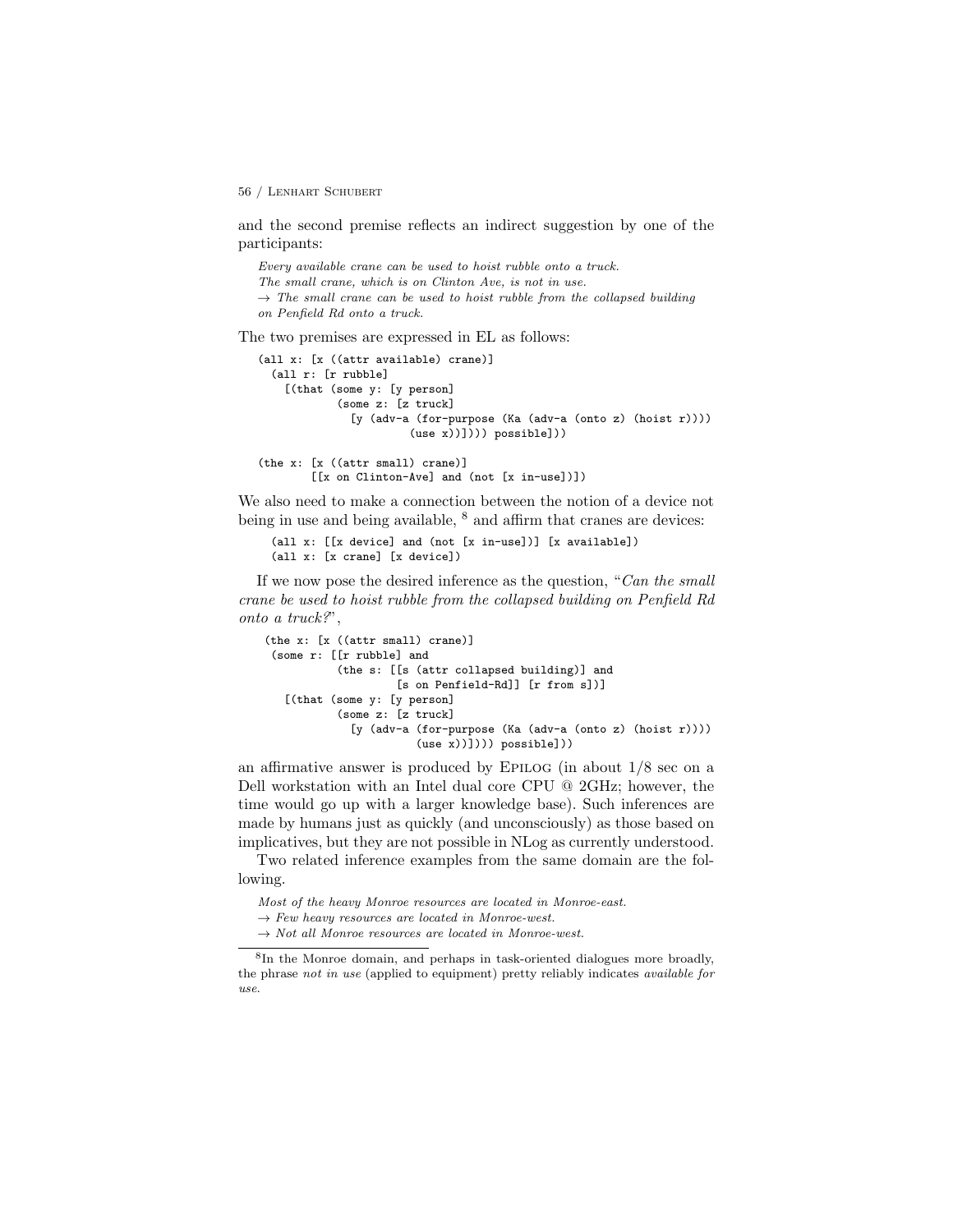These depend on knowledge about the meanings of vague quantifiers, and on knowledge about the way in which we often conceptually partition geographical regions into disjoint eastern, western, northern, and southern parts. The following are some natural lexical schemas and geographical axioms:

.*If most P are not Q, then few P are Q*:

(all\_pred P

(all\_pred Q

- $[(\text{most } x: [x P] (\text{not } [x Q])) \Rightarrow (\text{few } x: [x P] (x Q)])])$
- .*"Heavy" in premodifying position is subsective*:
	- (all\_pred P (all x: [x ((attr heavy) P)] [x P]))
- .*If most P are Q, then some P are Q* (existential import of "most"): (all\_pred P

(all\_pred Q

 $[(\text{most } x: [x P] [x Q]) \Rightarrow (\text{some } x: [x P] [x Q])])$ 

```
• All Monroe resources are in Monroe. A thing is in Monroe iff it is in
 Monroe-east or Monroe-west; and iff it is in Monroe-north or Monroe-
 south; nothing is in both Monroe-east and Monroe-west; or in both
 Monroe-north and Monroe-south:
```

```
(all x: [x Monroe-resources] [x loc-in Monroe])
```
(all x: [[x loc-in Monroe] <=>

```
[[x loc-in Monroe-east] or [x loc-in Monroe-west]]])
```

```
(all x: [[x loc-in Monroe] <=>
```
- [[x loc-in Monroe-north] or [x loc-in Monroe-south]]])
- (all x: [(not [x loc-in Monroe-east]) or (not [x loc-in Monroe-west])])
- (all x: [(not [x loc-in Monroe-north]) or (not [x loc-in Monroe-south])])

.*There are some heavy Monroe resources; most of the heavy Monroe resources are located in Monroe-east*:

(some x [x ((attr heavy) Monroe-resources)])

(most x: [x ((attr heavy) Monroe-resources)] [x loc-in Monroe-east])

Some questions that can now be tackled are the following (with a *yes* and *no* answer respectively):

*Are few heavy resources in Monroe-west?*

(few x: [x ((attr heavy) Monroe-resources)] [x loc-in Monroe-west])

*Are all Monroe resources in Monroe-west?*

(all x: [x Monroe-resources] [x loc-in Monroe-west])

The reasoning behind the *no* answer to the latter question is this: Most heavy resources, hence some heavy resources, hence some resources, are in Monroe-east; but whatever is in Monroe-east is not in Monroe-west, hence not all resources are in Monroe-west. These reasoning examples took a few seconds, probably because Epilog 2's limited form of inputdriven inference did not fire in this case. But one may also speculate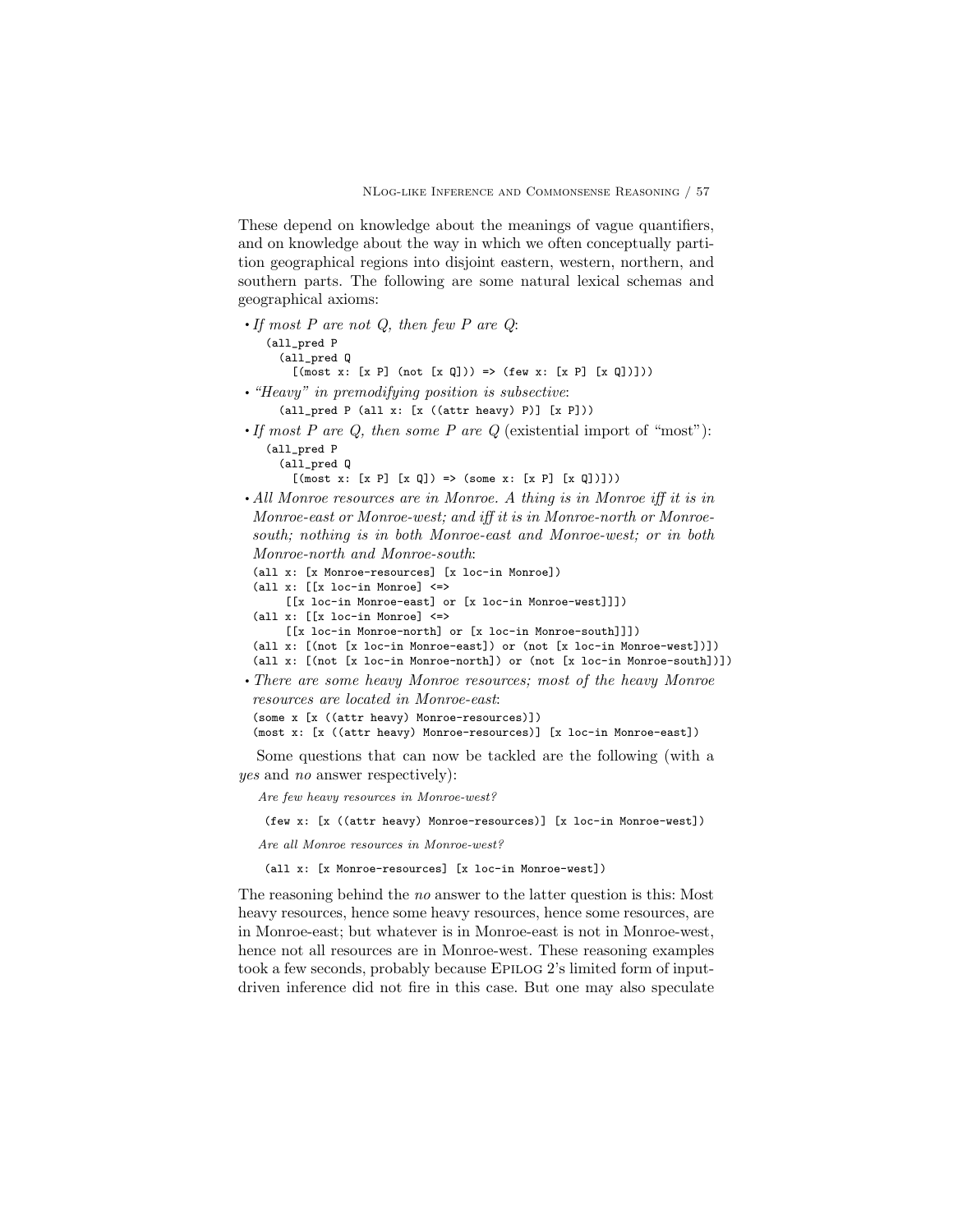that a spatial reasoning specialist could accelerate inference here – people seem to build or access a mental model of the spatial layout alluded to in such examples, and "read off" the answers.

# 5 Tackling the knowledge acquisition bottleneck

As long as our knowledge bases are small, or restricted to approximate relations between pairs of lexical items, we cannot hope to achieve broad language understanding in machines, or come anywhere close to matching the human capacity for spontaneously generating commonsense inferences upon receipt of new inputs. Therefore, we now turn to the long-standing issue of scaling up a general knowledge base to enable understanding and inference for miscellaneous texts.

We divide the knowledge we are seeking into three general sorts: (a) *lexical knowledge* (for NLog-like and other meaning-based inference); (b) *semantic pattern knowledge* (which we have come to regard as a separate category needed to guide parsing and interpretation, and as a starting point for formulating deeper knowledge); and (c) *world knowledge*, essential to our comprehension of and reasoning about everyday entities and events.

While our methods of mining textual resources for general knowledge, and methods of knowledge accumulation pursued by others, have yielded millions of items of formal knowledge, many of them inferenceenabling, these methods still seem far too weak to capture the breadth and richness of human commonsense knowledge. We believe that knowledge bootstrapping ultimately must be grounded in actual, deep understanding of a limited, but ever-growing range of sentences. The most direct method of bootstrapping would be to supply large numbers of explicitly stated generalizations to a system, where these generalizations are presented in the form of relatively simple, relatively self-contained statements. Such generalizations should provide much of the "glue" that binds together sentences in coherent discourse, and should allow generation of expectations and explanations. Thus we will follow our discussion of our efforts to acquire knowledge of types (a-c) with a commentary on the remaining hurdles in deriving deep, logically defensible representations of the content of generic sentences in such sources as WordNet glosses, Simple Wikipedia entries, and Open Mind factoids.

# 5.1 Acquiring lexical semantic knowledge

Our several approaches to acquiring lexical meaning postulates have been motivated by the availablity of several resources, namely distributional similarity clusters, WordNet hierarchies, collections of implicative and factive verbs, and VerbNet classes. In particular we have pur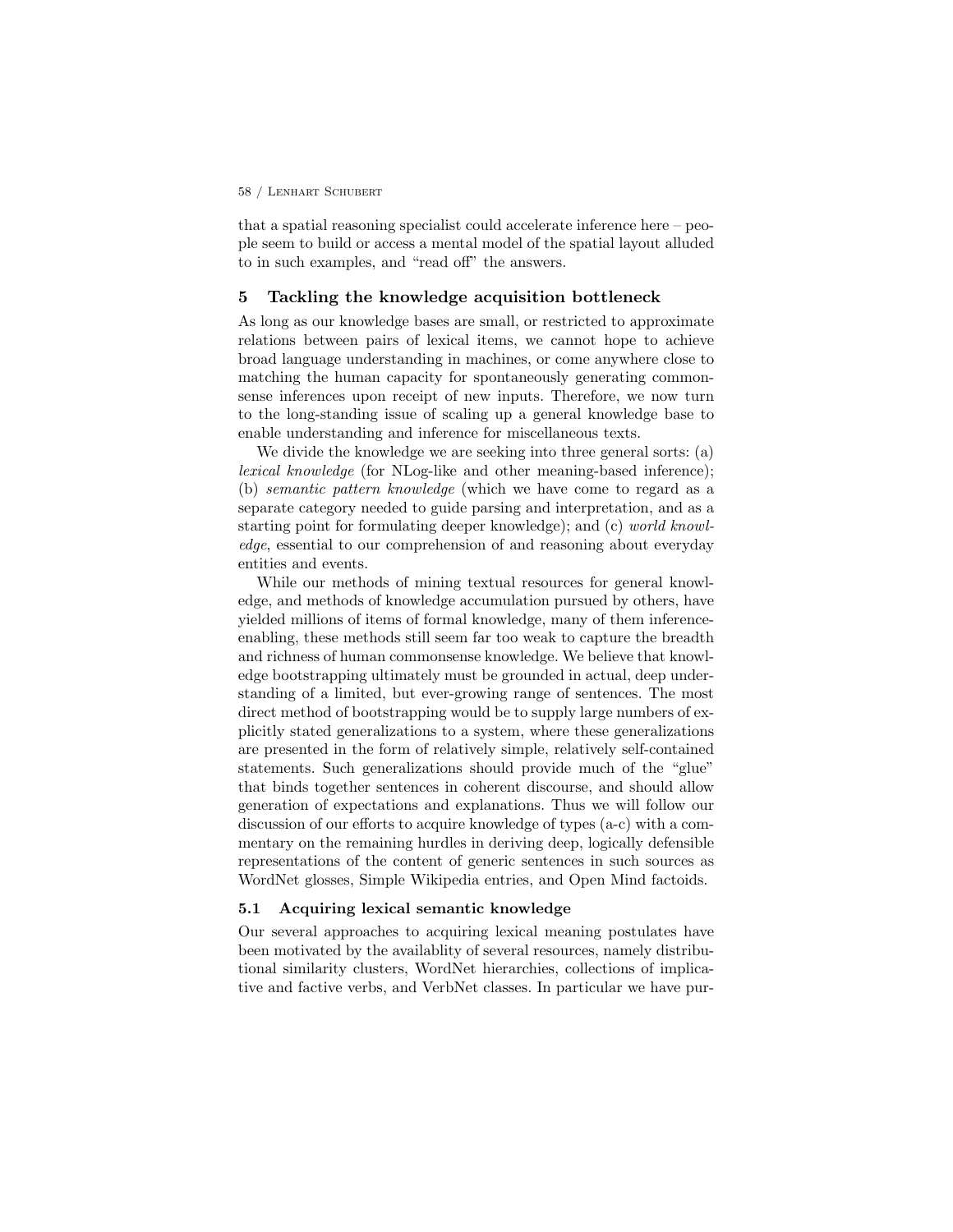sued the following strategies.

Finding relations among similar words: Starting with distributional similarity clusters (made available to us by Patrick Pantel), we used supervised machine learning techniques to identify entailment, synonymy, and exclusion relations among pairs of words in a cluster, using features borrowed from (MacCartney and Manning 2009) such as WordNet distance, the DLin feature based on Dekang Lin's thesaurus, and morphosyntactic features. After transitivity pruning, we formalized these relations as quantified axioms. Accuracies ranging from 65% to over 90% (depending on word class and relation) were attained (Schubert et al. 2010). While this sort of accuracy may be sufficient for statistical entailment judgements, it falls short of the kind of accuracy we are trying to achieve for reasoning purposes. Indeed, the "gold standard" examples used in training were only as reliable as the judgements of the humans responsible for the labeling, and we have come to the conclusion that such judgements need to be refined before they can be usefully deployed for axiom generation. For example, a lexicographer or graduate student in NLP may well judge that *cognition* entails ("isa") *psychological feature*, yet on careful consideration, it makes little sense to say that "*Every entity with the property of being (a?) cognition has the property of being a psychological feature*". Rather, cognition, as a *kind* of activity performed *by some entity* could be said to be a psychological feature *of* that entity. Similarly, while we might casually judge each link in a hypernym chain such as  $ellipse \rightarrow conic section \rightarrow shape$  $\rightarrow$  *attribute* to correspond to an entailment, the conclusion that every ellipse is an attribute is unacceptable.

Thus in current work we are focusing on formulating hypotheses concerning the features of synset pairs classified as hyponym-hypernym pairs in WordNet that are indicative of a specific type of logical relation. For example, whereas a hyponym-hypernym transition from (some sense of) a count noun to (some sense of) another count noun is typically (though by no means always) an entailment transition, and similarly for mass-mass transitions, in the case of a mass-count transition we are more likely confronted with an *instance* relation between a *kind* derived from a mass predicate and a count predicate applicable to kinds. For example, in the hypernym chain *gold*  $dust \rightarrow gold \rightarrow noble metal \rightarrow$ *metallic element*  $\rightarrow$  *element* we can perfectly well infer that every entity with the property of being gold dust has the property of being gold; or, that every entity with the property of being a noble metal has the property of being a metallic element; however, we should not conclude (transitively) that every entity with the property of being gold dust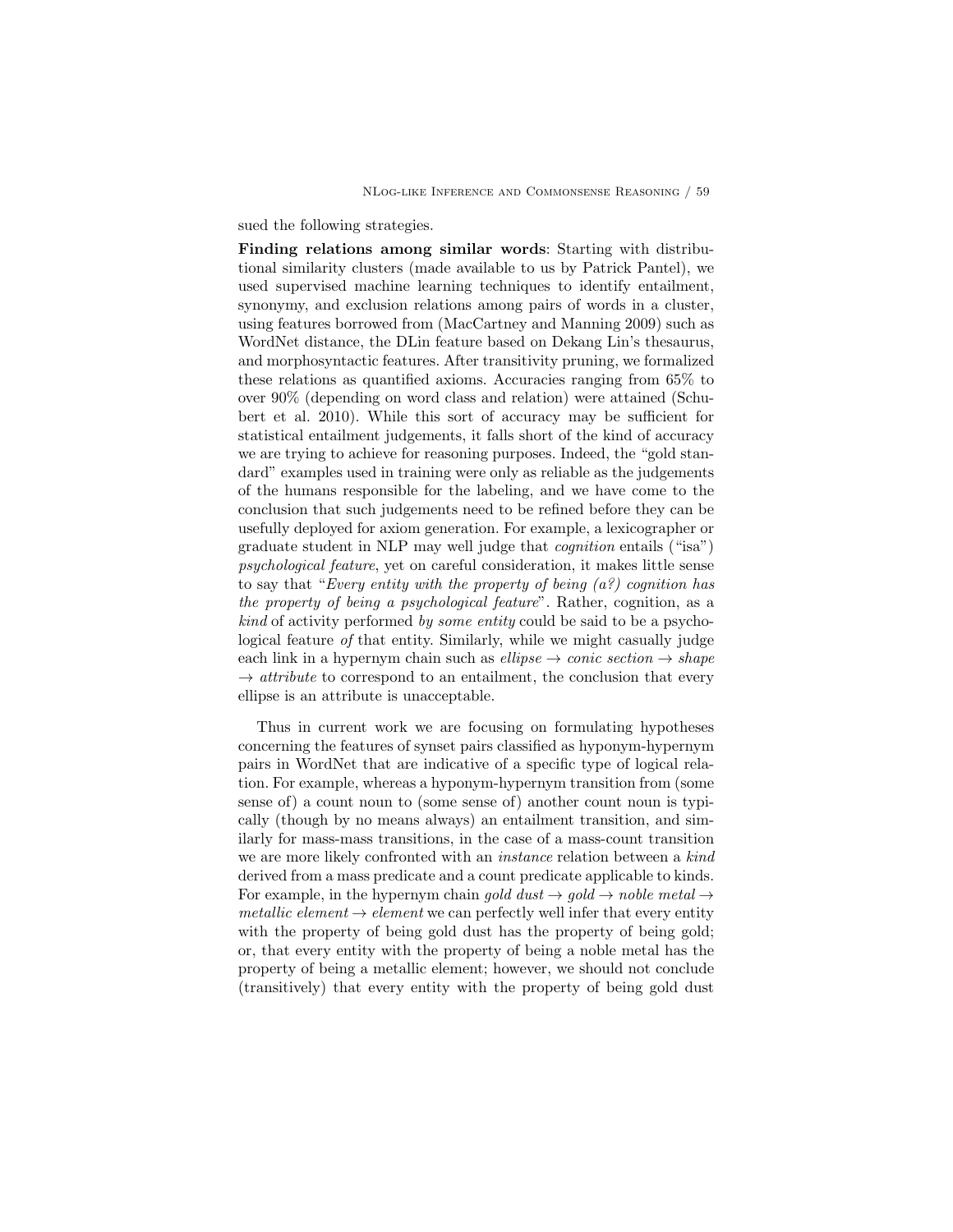has the property of being a metallic element. The breakdown occurs at the mass-count boundary between *gold* and *noble metal*: The correct reading of the transition here is not as one from property to property, but as a predication about a kind, viz., the kind, *gold*, is a noble metal. We are currently able to generate axioms from the majority of direct hypernym relations in WordNet, but our casual observation that the great majority of these axioms are tenable awaits formal confirmation.

Unfortunately, hierarchy relations for nouns, though fundamentally important, do not go very far towards capturing their meanings. For example, in the case of gold it is essential to know not only that it is a noble metal, but also that it is mined, that it is of high density and malleable, that it melts at sufficiently high temperatures, that it is prized as material for jewelry, and so on. This observation ties in with our comments below on the need for "object-oriented" knowledge in verb-based inference.

Axiomatizing implicative verbs: As already noted in our reference to Karl Stratos' work, we have undertaken a knowledge engineering effort to collect factive and implicative verbal predicates (along with some antifactive and belief- or want-implying ones) and axiomatize them for use in Epilog. The 250 entries were gleaned from various sources and expanded via VerbNet, thesauri, etc. But as pointed out by Karttunen (2012), there are also numerous *phrasal implicatives*, such as *make a futile attempt to, make no effort to, take the trouble to, use the opportunity to*, or *fulfill one's duty to*. It is doubtful that such cases can be adequately treated by an enumerative approach; rather it appears that multiple items of lexical knowledge will need to be used in concert to derive the desired entailments or implicatures.

Axiomatizing Verbnet classes: After an initial attempt to directly render VerbNet semantic annotations into Epilog axioms, which led to generally weak and often flawed axioms, we switched to a more meticulous approach to acquiring formal verb semantics (as first sketched in (Schubert et al. 2011)). We have been tackling one verb class at a time, typically formulating an axiom schema for the class (or two or three schemas for subsets of the class), and instantiating the parameters of these schemas with particular predicates or modifiers for particular verbs. For example, the VerbNet change-of-state class *other cos-45.4*, which includes such verbs as *clean, darken, defrost, open, sharpen,* and *wake*, can be partially characterized in terms of an axiom schema that states that in an event *e* characterized by an animate agent *X* acting on a physical entity *Y* in accord with one of these verbs, *Y* will have a certain property *P* at the beginning of the event and a (contrasting)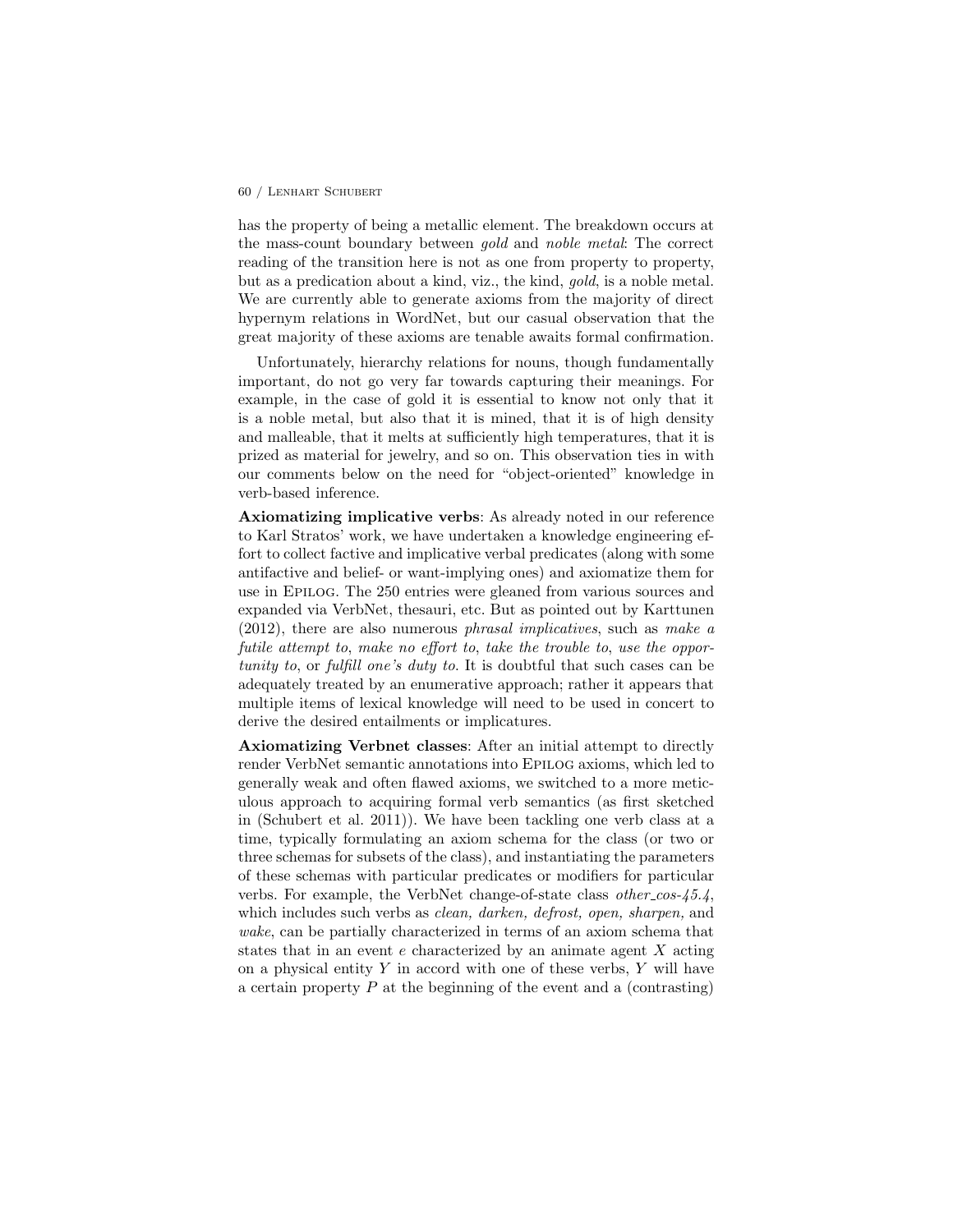property *Q* at the end. *P* and *Q* might be the (adjectival) predicates *dirty.a* and *clean.a* for verbal predicate *clean*, *light.a* and *dark.a* for *darken*, *frozen.a* and *unfrozen.a* for *defrost*, and so on. (However, quite a few of the 384 verbs, such as *abbreviate, brighten, dilute, improve,* and *soften* require axiomatization in terms of a change on a scale, rather than an absolute transition.) For many classes, the axiom schemas make use of separately axiomatized *primitive* verbal predicates; these number about 150, and were chosen for their prevalence in language, early acquisition by children, inclusion in primitive vocabularies by others, and utility in capturing meanings of other verbs.

This is decidedly still work in progress, with 116 axioms for primitives and 246 for verbs (in 15 VerbNet classes) in the lexical knowledge base so far. A related ongoing project is aimed at evaluation of the axiom base via human judgements of forward inferences based on the axioms. But even completion of these projects will leave untouched most of the verb semantic knowledge ultimately required. Our current axioms are "generic", but we will require much more specific ones. For example, the exact entailments of the verb *open* depend very much on what is being opened – a door, a book, a wine bottle, a mouth, a briefcase, a store, a festive event, etc. Our assumption is that capturing such entailments will require an "object-oriented" approach, i.e., one that draws upon the properties and methods associated with particular object types. We know the physical form, kinematics, dynamics, and function of doors, books, wine bottles, and so forth, and the use of a verb like *open* with a particular type of object seems to align the entailments of the verb with the known potentialities for that type of object. The work of James Pustejovsky and his collaborators on the Generative Lexicon (Pustejovsky 1991) is clearly relevant here. For example, he points out the different interpretations of the verb *use* in phrases such as *use the new knife (on the turkey)*, *use soft contact lenses*, *use unleaded gasoline (in a car)*, *use the subway*, etc., where these interpretations depend on the "telic qualia" of the artifacts referred to, i.e., their purpose and function.

## 5.2 Acquiring pattern-like world knowledge

A project we initiated more than 10 years ago is dubbed KNEXT (General  $KN$ owledge  $EXtraction$  from Text). Unlike KE efforts that glean specific facts about named entities from textual data – birth dates, occupations, geographic locations, company headquarters, product lines, etc. – our goal from the outset was the acquisition of simple *general* facts. The underlying idea was that sentences of miscellaneous texts, including realistic fiction, indicate common patterns of relationships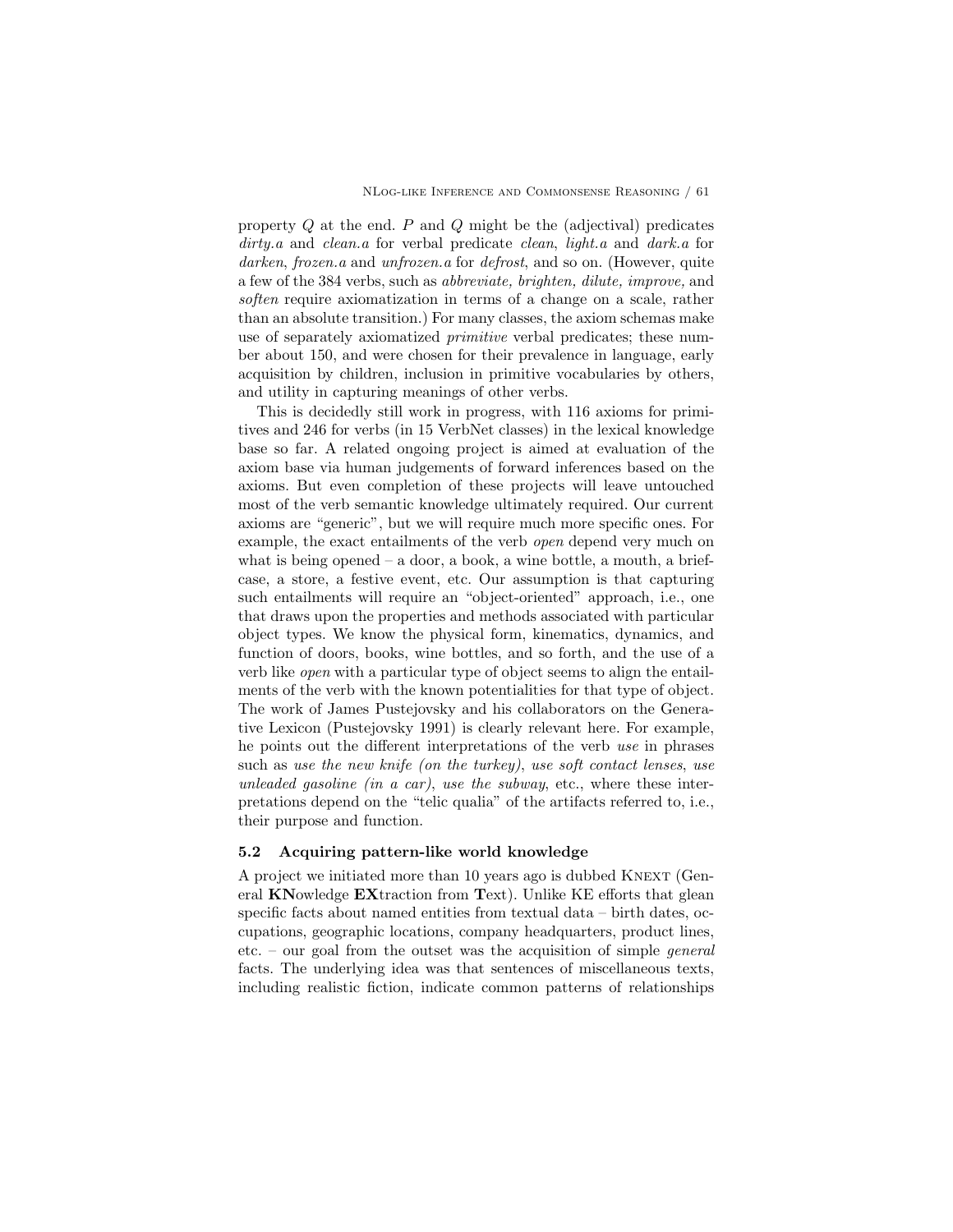and events in the world, once inessential modifiers have been stripped away and specific entities have been generalized to entity types.

For example, consider the following sentence (from James Joyce's *Ulysses*):

*Mr Bloom stood at the corner, his eyes wandering over the multicoloured hoardings.*

Using the Charniak parse

```
(S1 (S (NP (NNP Mr) (NNP Bloom))
       (VP (VBD stood)
          (PP (IN at)
             (NP (DT the) (NN corner)))
          (, )(S (NP (PRP$ his) (NNS eyes))
             (VP (VBG wandering)
                (PP (IN over)
                   (NP (DT the) (JJ multicoloured) (NNS hoardings)))
                (., .)))),
```
Knext applies compositional interpretive rules to obtain abstracted logical forms for several parts of the sentence that directly or implicitly provide propositional content. These propositional components are separately returned and automatically verbalized in English. The results are<sup>9</sup>

```
(:i <det man*.n> stand.v (:p at.p <the corner.n>))
A man may stand at a corner
(:i <the (plur eye.n)> wander.v (:p over.p <the (plur hoarding.n)>))
Eyes may wander over hoardings
(:i <det (plur eye.n)> pertain-to.v <det male*.n>)
Eyes may pertain-to a male
(:i <det (plur hoarding.n)> multicoloured.a)
Hoardings can be multicoloured
```
Note that in the first of the four factoids, *Mr Bloom* has been generalized to *a man*, and the modifying clause has been omitted. However, that clause itself gives rise to the second factoid, from which the possessive relation and the modifer *multicoloured* have been omitted. These modifiers in turn provide the remaining two factoids (where *pertainto* is used as a noncommittal initial interpretation of the possessive). In the next subsection we mention some methods for partially disam-

<sup>&</sup>lt;sup>9</sup>In preliminary logical forms, the ':i' keyword indicates an infix formula, and angle brackets indicate *unscoped* quantifiers. Determiner 'det' is used for an indefinite determiner; definites such as *the corner* are ultimately converted to indefinites as well, except in the case of ever-present "local entities" such as *the weather* or *the police*.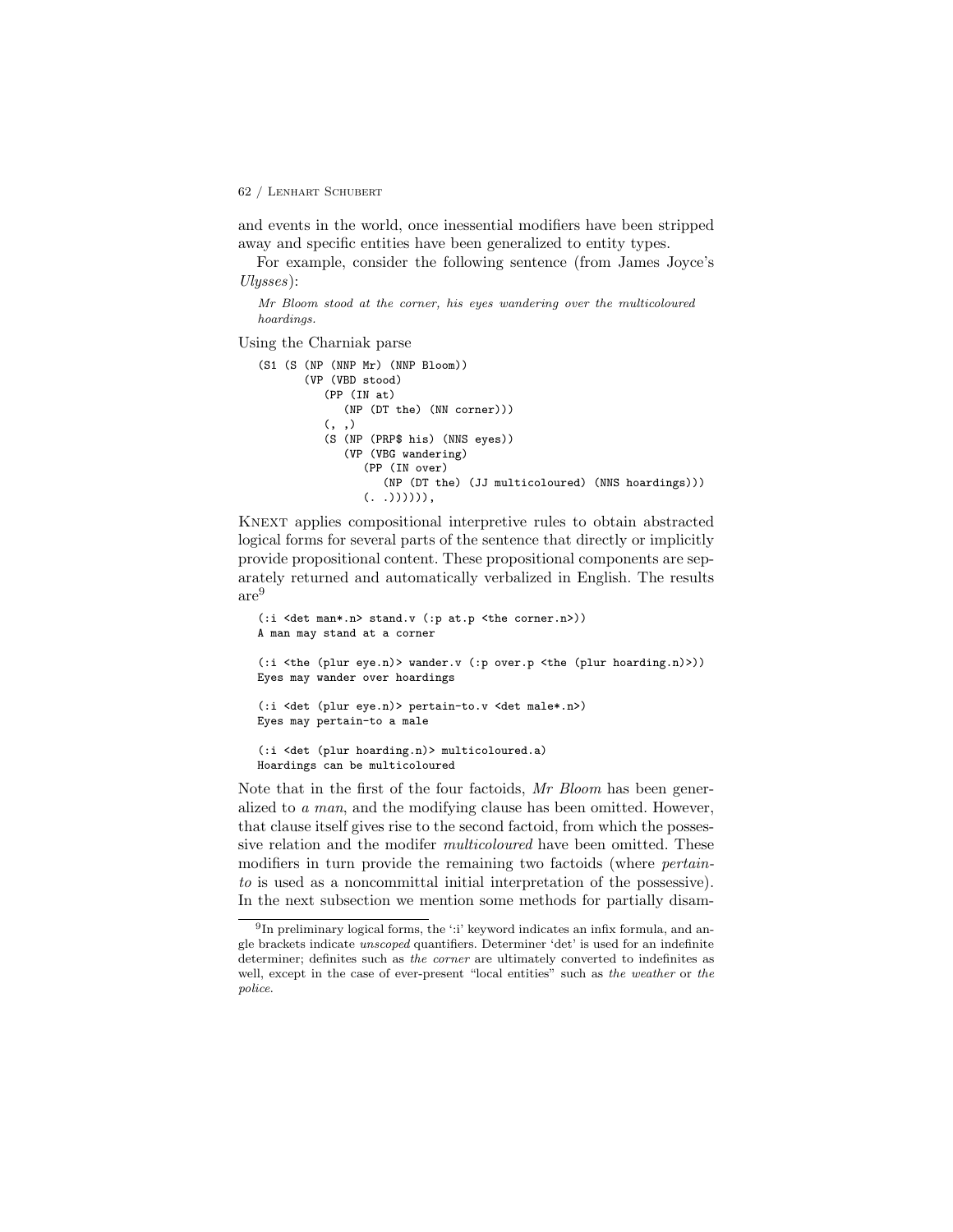biguating factoids and introducing quantifiers. In particular, we will show "sharpened", quantified formulas that are derived automatically from the first and third factoids.<sup>10</sup>

In this way we typically obtain two or more general factoids per sentence in miscellaneous texts such as those comprising the Brown Corpus, The British National Corpus, Wikipedia, and weblog corpora. The first two of these sources provided several million factoids, and the latter two about 200 million (Gordon et al. 2010b). As some indication of the variety of factoids obtained, here is a small selection of some of the more interesting ones:

A bird may have feathers A person may see with binoculars Cats may meow A cat may be chased by a dog A baby may be vulnerable to infections People may wish to be rid of a dictator A male may refuse to believe a proposition A female may tell a person to put\_down a phone A pen may be clipped to a top of a breast pocket Factoids can be arcane

Generally above 80% of the factoids are rated by human judges as reasonable, potentially useful general claims. Among the publications on this work detailing the extraction methodology, filtering, refinement, and evaluation, the earliest was (Schubert 2002); a more recent one focusing on comparison with related work was (Van Durme and Schubert 2008).

As indicated at the beginning of the section, we have come to view such factoids as a separate but important knowledge category. One of the potential applications is in guiding a parser. For example, it is easy to see how the first two factoids in the above list could help select the correct attachments in the two versions of the sentence

*He saw the bird with {binoculars, yellow tail feathers}.*

In general, we believe that accurate parsing will require guidance by a multitude of syntactic and semantic patterns, where matches to a pattern "reinforce" particular combinatory choices (Schubert 1984, 2009).

<sup>10</sup>Concerning the apparent ambiguity of *wander* in the second factoid, a theoretical position one might take is that the meaning of this verb is actually the same whether the wandering is done by persons, eyes, or minds – but the *entailments* of this verb (and of verbal predicates more generally) depend on the types of the arguments. When persons wander, they physically move about; when eyes wander, it is the target of the gaze that shifts; when minds wander, it is the subject matter contemplated that shifts. An alternative to this position is that argument patterns, potentially in combination with other contextual cues, disambiguate the sense of the verb, and it is the disambiguated senses that carry the preceding entailments.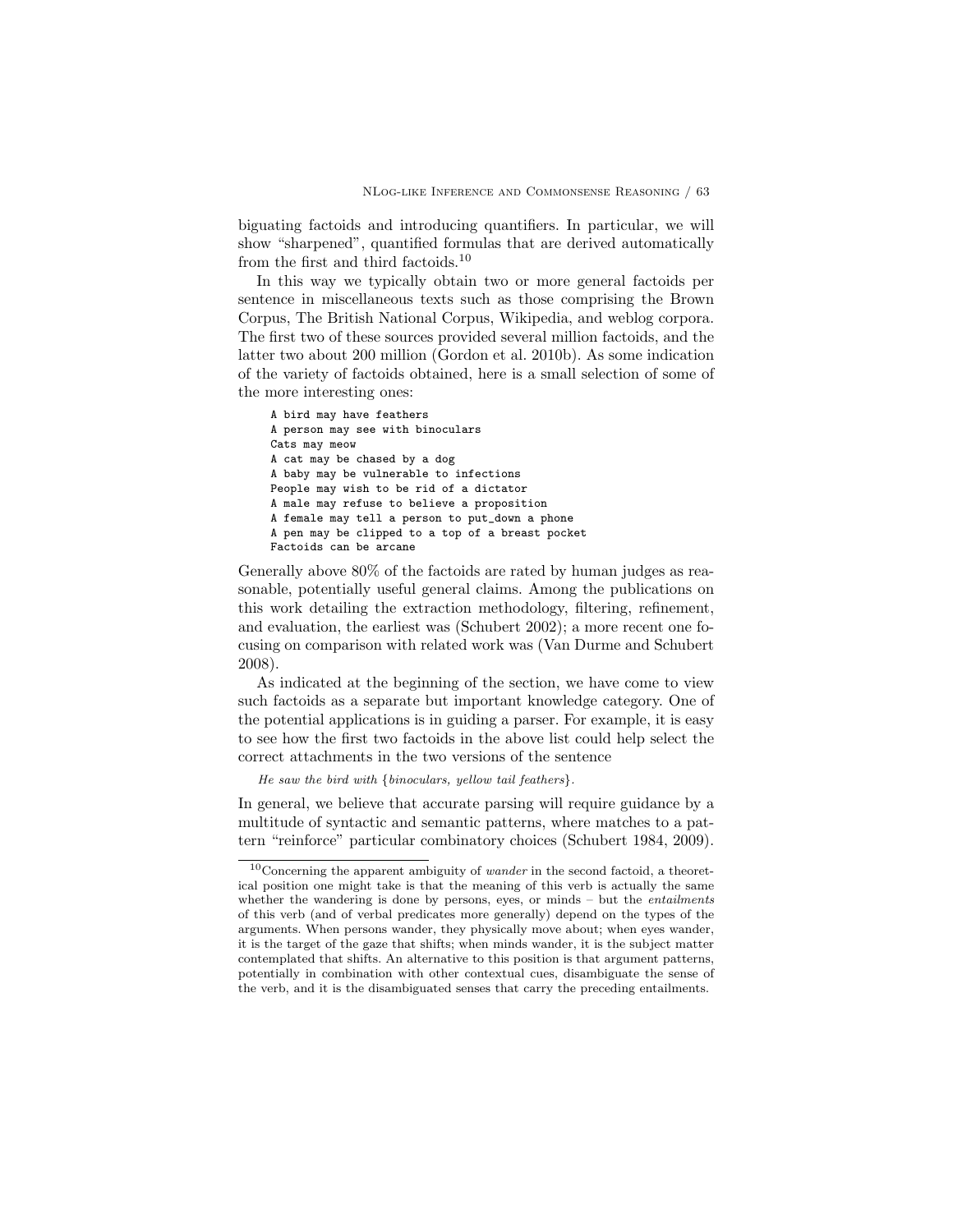(This view seems in principle compatible with feature-based discriminative parsing models such as in (Huang 2008), though the features in the latter involve specific word and structural patterns, rather than any meaningful semantic patterns.) From this perspective, conformity with a particular abstract syntax is just one factor in the final analysis of a sentence; recognition of stock phrases, idioms, and patterns of predication and modifications are powerfully influential as well.

The second application of general factoids, which we have been actively exploring, is as a starting point for generating inference-enabling, quantified knowledge, as discussed in the following subsection.

## 5.3 Acquiring inference-enabling world knowledge

Statements such as that "*A bird may have feathers*" and "*Cats may meow*", though indicative of relationships and events apt to be encountered in the world, do not directly enable usefully strong inferences. For example, we cannot conclude that a particular bird named Tweety is likely to have feathers, only that this is a possibility. In order to obtain inference-enabling knowledge, we have sought to strengthen KNEXT factoids into quantified formulas in two different ways. One is aimed at inference of argument types, given certain relationships or events, while the other is aimed at inferring relationships or events, given certain argument types. A simple example of these alternative ways of strengthening a factoid would be to strengthen "*A bird may have feathers*" into

*If something has feathers, it is most likely a bird*,

and

*All (or at least most) birds have feathers*.

Our methodology for the first type of strengthening involves collecting argument types for a given verbal predicate, and seeking a small set of Wordnet hypernyms that cover those types. In the case of the factoid above we would collect factoids matching the pattern "*A(n) ?P may have feathers*", and then look for a WordNet hypernym that covers (some senses of) the nominals matching *?P* (or at least a majority of them). In the present case, we would obtain (the primary senses of) *bird* and *person* as a covering set, and hence derive the quantified claim that "*most things that have feathers are either birds or persons*. (Persons unfortunately cannot easily be eliminated because of such locutions as "ruffled his feathers", and also because of default assumptions that, e.g., *their feathers* refers to human possessors.)

This method turned out to be quite effective (Van Durme et al. 2009), and – serendipidously – provided a method of disambiguating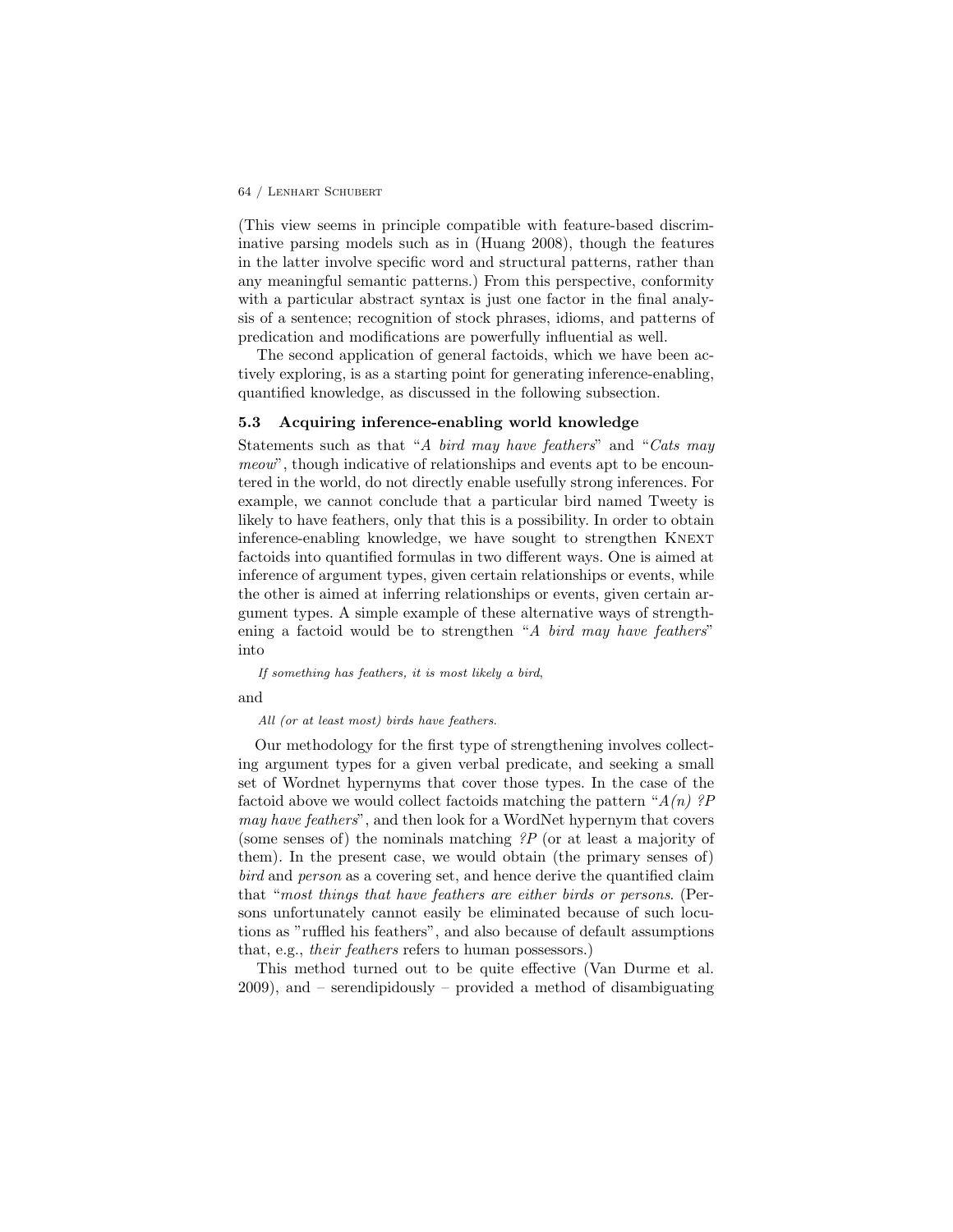the senses of nominal argument types. For example, the capitalized types in the following factoids were disambiguated to their literary communication senses, thanks to their subsumption under a common *communication* hypernym,

*A child may write a LETTER A journalist may write an ARTICLE,* 

thereby excluding such senses as alphabetic letters, varsity letters, grammatical articles, and articles of merchandise. However, while we have demonstrated the efficacy of the method on limited samples, we have not yet applied it to the full KNEXT factoid base. The problem is that the requisite WordNet searches for a small (not too general, not too specific) set of covering hypernyms can be very expensive. For example, the search for a set of hypernyms covering a majority of types matching *?P* in "*A person may get a(n) ?P*" would be quite time-consuming, in view of the many complement types allowed by *get*: *chance, babysitter, doctor, checkup, pizza, newspaper, break, idea, job, feeling, point, message, impression, kick, look, ticket, etc.*

We refer to the second type of strengthening, aimed at finding probable relationships and action/event types for given types of individuals, as *factoid sharpening* (Gordon and Schubert 2010). This method is not dependent on abstraction from groups of factoids, but rather strengthens individual factoids (except that we favor factoids that have been abstracted several times from different sources). This may at first seem suspect: A factoid says what it says – how can it be coerced into saying more? The answer lies in the semantic categories of the predicates involved. For example, a factoid like "*A bird may have feathers*" instantiates the predicate pattern  $^4A(n)$  ANIMAL *may have* ANIMAL-PART". Since we know that part-of relationships are typically uniform across living species, and permanent, we can fairly safely sharpen the factoid to a quantified fomula asserting that *all or most birds permanently have some feathers as a part*. Note that just like the first method of strengthening factoids, the sharpening process can also lead to predicate disambiguation; in the present example, uncommon senses of *bird* and *feather* are eliminated, and *have* is specialized to *have-as-part*.

The following are the sharpened formulas automatically derived from two of the factoids displayed earlier (obtained from the James Joyce sentence). The expression  $[x \mid e]$  in the last formula denotes the ordered pair (or list) consisting of the semantic values of x and e; such agent-episode pairs represent specific, temporally located actions or attributes of an agent in EL.

(:i <det man\*.n> stand.v (:p at.p <the corner.n>))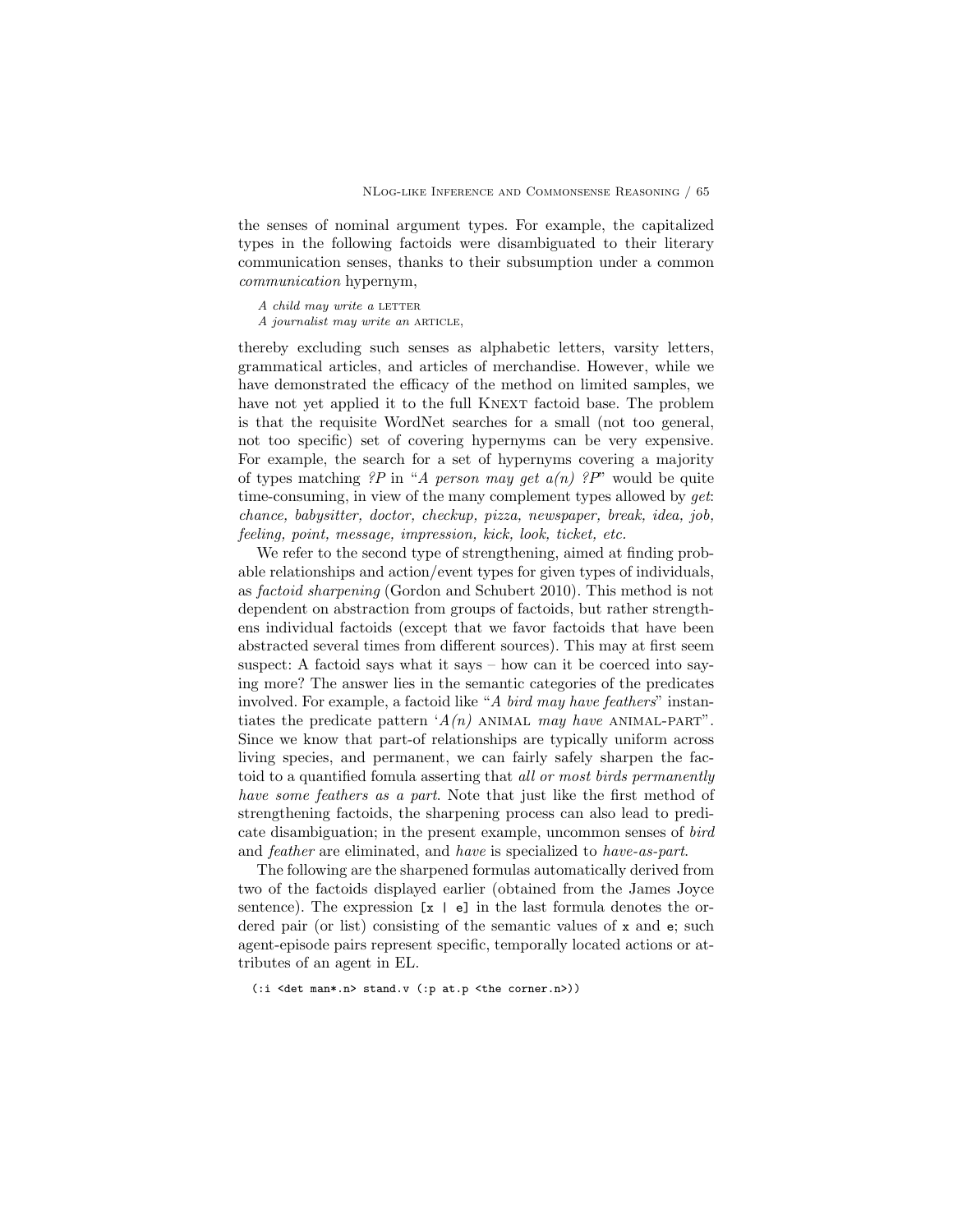```
66 / Lenhart Schubert
```

```
A man may stand at a corner
(:i <det (plur eye.n)> pertain-to.v <det male*.n>)
Eyes may pertain-to a male
  (many x: [x man.n]
      (occasional e
          (some y: [y corner.n]
              [[x stand-at.v y] ** e}]Many men occasionally stand at a corner.
  (all-or-most x: [x male.n]
      (some e: [[x | e] enduring]
          (some y: [y eye.n]
              [[x \text{ have-as-part.v y}] ** e}]All or most males have an eye as a part.
```
We take such formulas as justifying inferences such as that if John is a man, then it is rather likely that he occasionally stands at some corner, and very likely that he has an eye as a part. (The probabilistic qualifiers are presumed to apply in the absence of other knowledge bearing on the conclusions.)

Of course, obtaining such results requires rules that match various patterns of predication against factoids, and generate appropriate sharpened formulas corresponding to successful matches. This has been facilitated by two broadly useful devices: predicate classification with the aid of programs that make use of WordNet relations and VerbNet classes; and a template-to-template transduction system called TTT (Purtee and Schubert 2012). Some subject and object types that are important in transducing factoids into sharpened formulas are ones with WordNet hypernyms *causal agent, body part, professional, food, artifact, event, state, psychological feature*, and several others. Properties of sentential predicates that are important include repeatability (contrast *swim, marry*, and *die*), stativity (contrast *swim, believe*, and *lawyer*), and ones headed by special verbs such as copular *be* and relational *have*. Small sets of VerbNet classes and WordNet relations often enable identification of the relevant properties.

We have produced more than 6 million sharpened formulas, and evaluated the quality of samples by human judgement. When the factoids supplied as inputs to the sharpening process were restricted to ones assessed as being of good quality, about 55.4% of the resulting formulas were judged to be of good quality (for details see Gordon and Schubert 2010); unsurprisingly, for unscreened factoids the percentage of good sharpened formulas was lower, 36.8%. Though the results are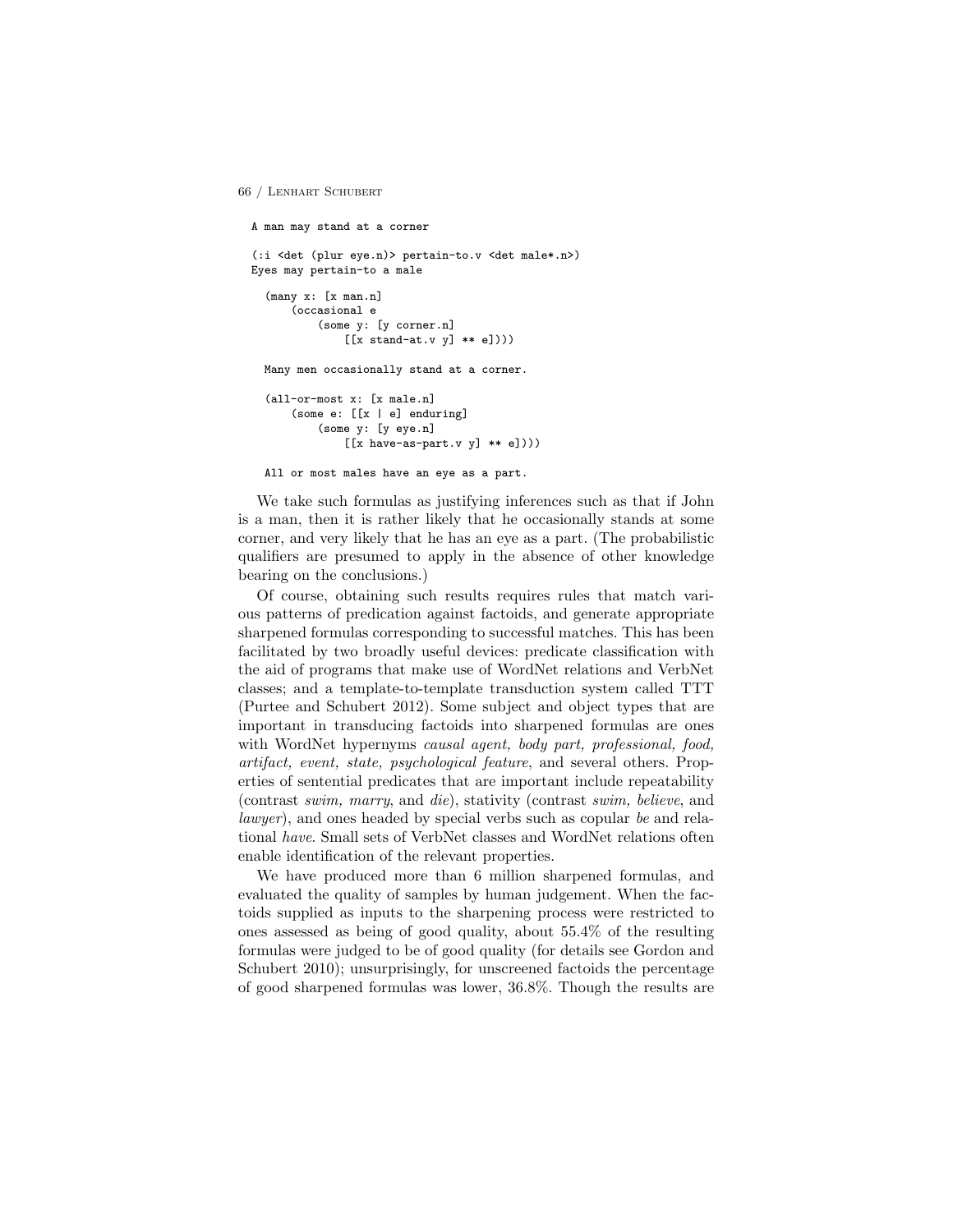encouraging, clearly much remains to be done both in screening or improving input factoids and doing so for resultant sharpened formulas. One possible approach is use of Amazon's Mechanical Turk (see Gordon et al. 2010a). For some further refinements of the sharpening work, aimed at refining event frequencies in general claims (e.g.,"*If a person drives taxis regularly, he or she is apt to do so daily or multiple times a week*"), see (Gordon and Schubert 2012).

Finally, we have also begun to extract "if-then" knowledge from text based on discourse cues, in particular, on locutions that indicate failed expectations, expected or hoped-for results, or "good-bad" contrasts (Gordon and Schubert 2011). For example, from the sentence

*The ship weighed anchor and ran out her big guns, but did not fire a shot*,

it can be plausibly conjectured that

*If a ship weighs anchor and runs out her big guns, then it may fire a shot*.

However, this work to date generates hypotheses in English only; logical formulation of these hypotheses is left to future work.

# 6 Can we acquire knowledge by direct interpretation of general statements?

None of the above approaches to acquiring lexical and world knowledge are dependent on genuine understanding of even a limited range of ordinary language. This fact testifies to the elusiveness of a long-standing AI dream: to develop a NLU system stocked with just enough linguistic and world knowledge to be able to learn from lexical glosses, encyclopedias and other textual knowledge repositories, and in this way achieve human-like, or even trans-human, competence in language understanding and commonsense reasoning.

We will not attempt here to survey work to date towards achieving this dream. Rather, we will outline some of the challenges confronting such an enterprise, from an Episodic Logic/ EPILOG perspective. After all, EL is close in its form and semantic types to ordinary language, so that transduction from surface language to an EL meaning representations ought to be relatively easy; easier, for instance, than mapping English to CycL (Lenat 1995), whose representations of linguistic content, though logically framed, bear little resemblance to the source text.<sup>11</sup>

 $^{11}\rm{Without}$  belittling this important effort, we should add that the Cyc project has not yet gathered nearly enough knowledge for general language understanding and commonsense reasoning; based on our perusal of Knext factoids, and on knowledge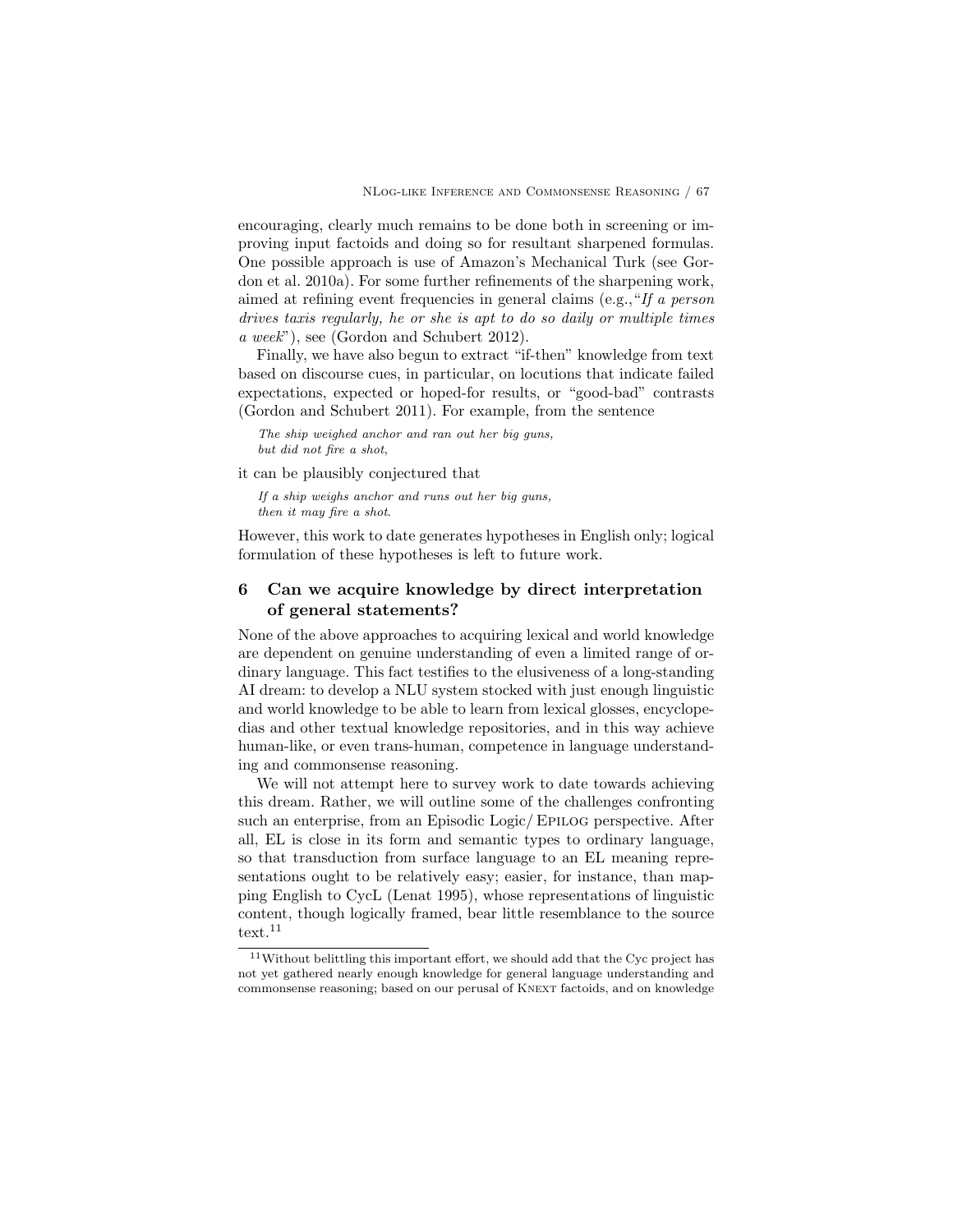Computing initial logical forms in Episodic Logic is in fact fairly straightforward – a refinement of the compositional methods used in Knext. Some issues we should note before moving on to the more formidable challenges in fully interpreting sentences intended to express general knowledge are the following:

- . word sense ambiguity (e.g., *crown* in the WordNet gloss for *tree*, which is not disambiguated in the "glosstag" data provided for WordNet (http://wordnet.princeton.edu/glosstag.shtml);
- . distinguishing between verb complements and adjuncts, such as the two PPs in *communicating with someone with hand signals*;
- . identifying the syntactic/semantic role of "SBAR" constituents, which can be relative clauses, clausal adverbials, or clausal nominals; for example, note the ambiguity of "*There are many villages where there is no source of clean water*";
- . attachment decisions, for PPs and other phrases (e.g., The Open Mind sentence "*Sometimes writing causes your hand to cramp*  $up$ " is parsed by our off-the-shelf parser with a subject *sometimes writing*, viewed as an adverb modifying a progressive participle);
- . coordinator scope (e.g., the WordNet gloss for *desk* is "*a piece of furniture with a writing surface and usually drawers or other compartments*", which our parser mangles rather badly, forming a conjunction "*with a writing surface* and *usually*" and a disjunction "*furniture ...* or *other compartments*);
- . ellipsis (this is more important in discourse than in statements of general knowledge);
- . anaphora (e.g., from Simple Wikipedia, "*The roots of a tree are usually under the ground. One case for which* this *is not true are the roots of the mangrove tree*"; as noted below, such complexities contraindicate reliance on this source).

Assuming that many of these problems can be overcome using syntactic and semantic pattern knowledge, can we then obtain inferenceenabling knowledge of the sort needed for language understanding and commonsense reasoning from the sources we have mentioned?

There are two sorts of challenges: challenges inherent in the kinds of knowledge provided by the targeted sources and the way the knowledge is presented, and challenges in interpreting generic sentences. The primary sources we are considering are WordNet glosses, Simple Wikipedia entries, and Open Mind factoids.

gaps observed when posing questions to ResearchCyc, we conjecture that at least tens of millions of individual knowledge items will be required.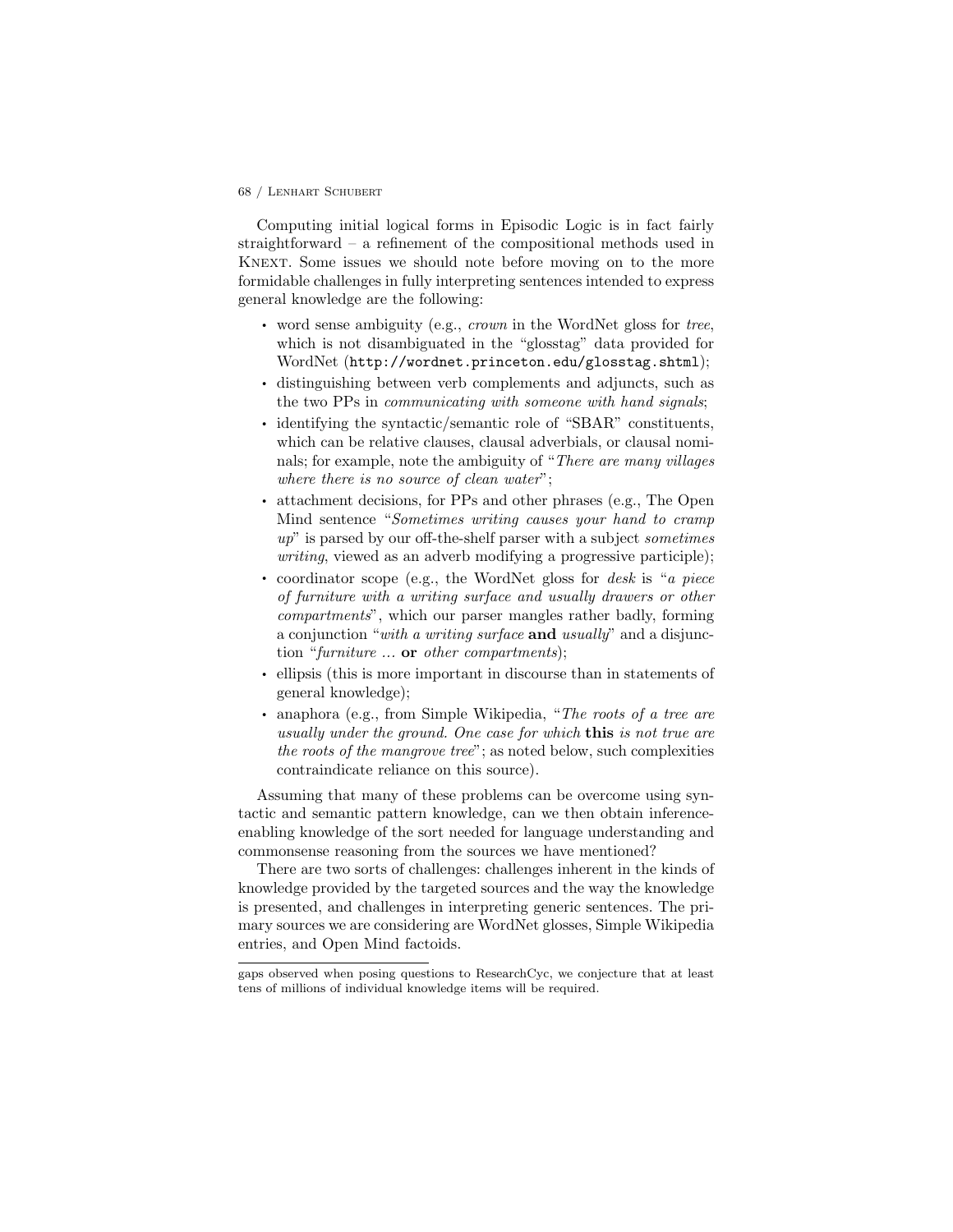### 6.1 Problems with the sources

One problem with WordNet is that glosses for verbs resolutely refrain from mentioning verb objects, let alone their types. For example, the glosses for the verbs *saw* and *lisp* are *cut with a saw* and *speak with a lisp*, respectively, leaving any automated system guessing as to whether either of these verbs requires an object, and if so, what kind. Consultation of the examples, such as "*saw wood for the fireplace*" can sometimes resolve the ambiguity, but there may be no examples (as in the case of *lisp*), or parsing the examples may itself be problematic.

The descriptions of physical objects in WordNet provides very few constraints on the typical structure and appearance of the objects. For example, the description of a tree as (in part) "*a tall perennial woody plant having a main trunk and branches ...*" does not distinguish the height of a tree from other tall plants, such as sunflowers, or provide a clear picture of the verticality of the trunk and configuration of branches relative to it.<sup>12</sup> It seems that a few internal geometric prototypes (representing, say, a deciduous tree, an evergreen and a palm), traversable by property abstraction algorithms, would be worth a thousand words in this regard. (For a recent paper on the computational learnability of geometric prototypes, and their utility in vision and tactile sensing, see (Yildirim and Jacobs in press).)

A more serious problem from an NLU and commonsense reasoning perspective is that the gloss is silent on the roles trees play in our world and in our stories – providing shade, shelter, fruits, a pleasing sight, a climbing opportunity, a habitat for birds and other creatures, wood for buildings, etc. Can these gaps be filled in from sources like Simple Wikipedia? The initial 240-word summary in the entry for *tree* unfortunately contains few of the generalities we are looking for, while the 2700-word entry taken in its entirety touches on more of them (though still not mentioning shade, fruits, birds, or building materials), but these are scattered amidst many less relevant items, such as the aerial roots of the Banyan tree, the xylem and phloem cells comprising wood, the significance of growth rings, and so on. Consequently, gaining basic knowledge from such entries already presupposes a far more sophisticated language understanding system than we can currently envisage.

The Open Mind Common Sense project at MIT (Singh 2002; Singh et al. 2002) comes much closer to providing the kinds of knowledge we are seeking (e.g., the various roles of trees mentioned above), cast in the form of simple, separately interpretable statements. The kinds of

<sup>&</sup>lt;sup>12</sup>The definition as a *tall* plant does not directly entail a vertical trunk; consider a *windjammer* described as a *tall sailing ship having a steel hull*.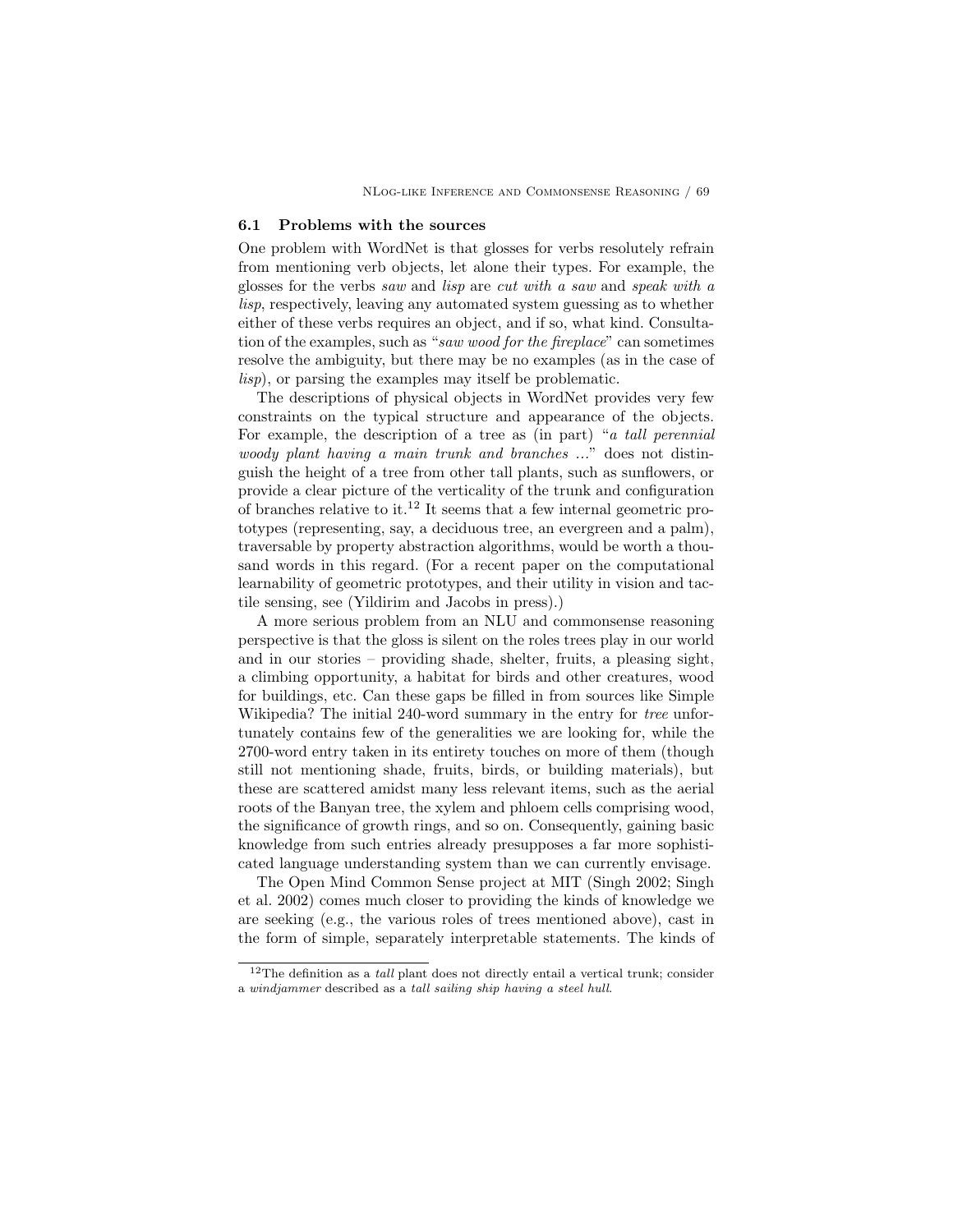statements obtained are constrained by the way information is solicited from contributors. Consequently, many of the more subtle kinds of factoids obtained by KNEXT are unlikely to show up in Open Mind (e.g., the earlier example, "*A baby may be vulnerable to infections*", or "*A pen may be clipped to the top of a breast pocket*"). But on the other hand, the Open Mind factoids (exclusive of Verbosity-derived ones) seem more reliable at this point, as we have not yet used filtering of Knext factoids by crowd-sourcing on a large scale. Also, Open Mind factoids often include desires, propensities, uses, and locales that are much rarer in KNEXT, such as "*A baby likes to suck on a pacifier*", "*Pens can be used to write words*", or "*You are likely to find a pen in an office supply store*".

However, many of the statements are awkardly phrased as a result of the particular 20 questions posed to contributors, and for our interpretive purposes would require either a specially adapted parser or preliminary rule-based transformations into more natural English. For example,

*Somewhere a bird can be is on a tree*

would be more readily interpretable as

*A bird can be on a tree*.

(Jonathan Gordon at the University of Rochester has implemented a few such transformations based on the previously mentioned tree-totree transduction tool TTT.) Also, many of the statements (including the above) share a weakness with our KNEXT factoids in that they express mere possibilities, providing little support for inference. We would expect to apply our sharpening methods in many such cases.

In addition, some of the Open Mind statements reflect the hazards of crowdsourcing. Integration of Verbosity data into Open Mind, in particular, seems to have contributed a fair share of fractured-English examples, such as "*Coat is looks lot*", "*Chicken is a saying*", and "*Car is broom-broom*". Also, some statements blend myth and reality. An example is "*Something you find under a tree is a troll*", which is annotated with the same degree of support as, for instance, "*A tree can produce fruit*". Fortunately, however, Open Mind also contains the statement that "*A troll is a mythical creature*".

Perhaps the most serious problem (also shared with many KNEXT) factoids) is the radically underspecified nature of many claims, such as that "*Cars can kill people*", "*Fire can kill*", "*A knife is used for butter*", or "*Milk is used for cream*"; these give no indication of the agent, patient, or event structure involved, and as such could be quite misleading. While we can imagine filtering out many such terse state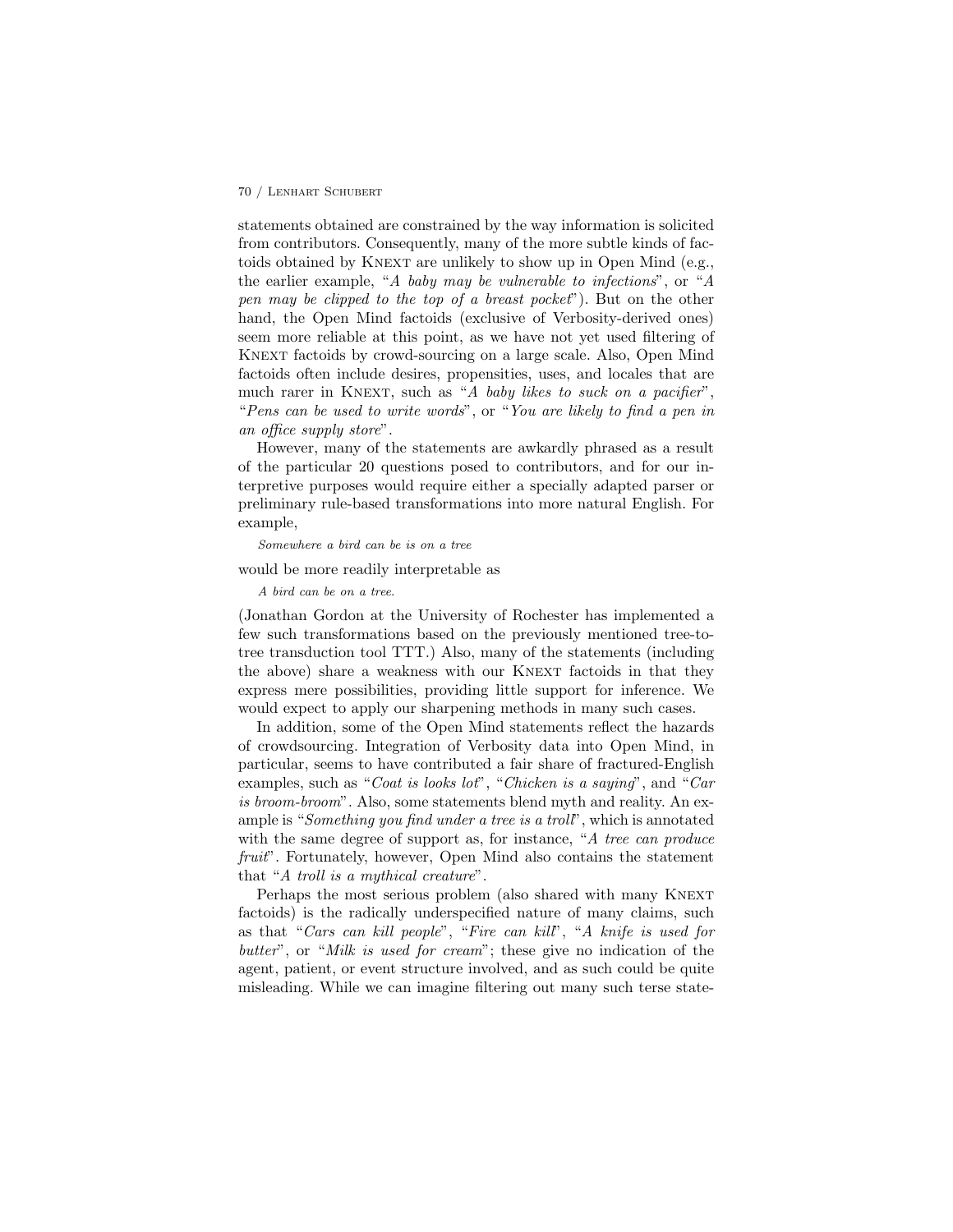ments in favor of more elaborate ones, such as "*A knife is used for spreading butter*" and "*Knives can butter bread*" (also found in Open Mind), ultimately we need to confront the fact that generic statements are almost invariably underspecified in various ways. This relates to the observations in the following subsection.

# 6.2 Problems with interpretation of generics

There are subtle interpretive issues, familiar in the literature on generic sentences, that would need to be addressed (e.g., Carlson and Pelletier 1995). For example, "*A tree can grow*" should not be interpreted as referring to a particular tree, but rather to trees in general. Contrast the sentence with "*An asteroid can hit the Earth*", which is unlikely to be understood as a generalization about asteroids. Moreover, while we would regard "*A tree can grow*" as essentially equivalent to "*Trees can grow*", where on G. Carlson's analysis, *trees* denotes the *kind, trees*, the singular indefinite subject in the first version cannot be so viewed, as is clear from the contrast between "*Trees are widespread*" and #"*A tree is widespread*".

A general approach to computing the logical forms of generic (as well as habitual) sentences, covering the above phenomena and others, appears to require the introduction of various syntactically null constituents, including kind-forming operators, quantifying adverbials, and presupposed material, all under various soft constraints dependent on such features as telicity and the sortal categories of predicates (e.g., individual-level vs. stage-level, and object-level vs. kind-level). For example, consider the generic sentence

*Dogs bark*.

As a preliminary logical form, abiding by Carlson's analysis of bare plurals, we would obtain

[(K (plur dog)) bark].

However, this is sortally inconsistent, since *bark* is a predicate applicable to objects, rather than kinds (in contrast with predicates like *evolve* or *are widespread*). Thus we would elaborate the LF to

[(K (plur dog)) (generally bark)],

where *generally P* is understood as something like "*is a kind such that all or most of its realizations have property P*". In other words, the quantifying adverbial  $(Q$ -adverbial) *generally* in effect type-shifts<sup>13</sup> an object-level predicate to a kind-level predicate. However, this is still sortally faulty, because *bark* is not an individual-level predicate (one

<sup>13</sup>More accurately, sortally shifts.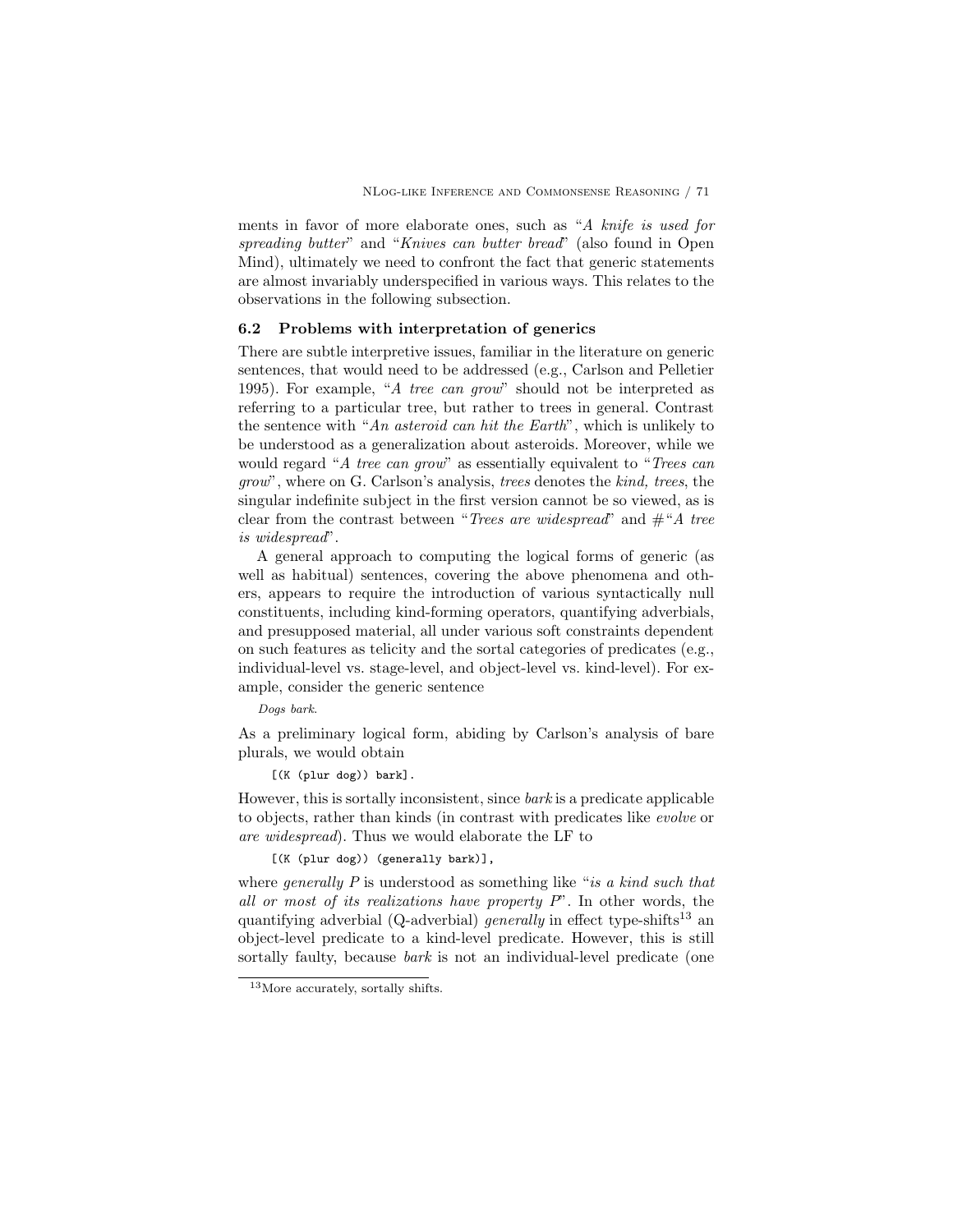simply true or false of an individual viewed as space-time entity spanning its entire existence), but rather an episodic predicate (true or false of an individual *at* a particular temporally bounded episode). Therefore, a further operator is called for, one that converts an episodic predicate into an individual-level predicate. A natural choice here seems to be a *habitual* operator expressing *(at least) occasionally*:

[(K (plur dog)) (generally (occasionally bark))]

This corresponds to the quite natural reading of the original sentence, expressing that dogs *in general* bark *(at least) occasionally*. EL and Epilog allow us to work directly with such logical forms, but we can also easily use them, in conjunction with meaning postulates about *K, generally*, and *occasionally* to derive representations closer to FOL-like ones (though with loss of the law-like content of the original version):

```
(all-or-most x: [x dog]
  (exist-occasional e<sup>[[x bark] ** e])).</sup>
```
There is a plausible alternative to the operator *occasionally*, namely *can*, expressing an ability or propensity; this also converts an episodic predicate into an individual-level predicate. After conversion to the explicit quantified form, we would have

(all-or-most x: [x dog] [x (can bark)])

We note that the Open Mind instructions requesting input from contributors preclude simple habitual generics such as "*Dogs bark*", favoring ability-generics instead. Indeed the highest-rated entry for *dog* is

*An activity a dog can do is bark*,

whose phrasing we would simplify to "*A dog can bark*".

Without going into additional details, we note some further issues that arise in the interpretation of generics, as illustrated by the following sentences.

*Dogs are occasionally vicious Dogs can mother puppies Dogs often chase mailmen*

Note that the first sentence is ambiguous between a reading that quantifies over dogs ("*The occasional dog is vicious*") and one that ascribes a habitual behavior (occasional episodes of viciousness) to dogs in general. These alternatives seem to arise from a basic atemporal/temporal ambiguity that Q-adverbs are subject to; in the present case, *occasionally* can mean either "*is a kind some of whose realizations ...*", or "*at some times ...*", where in the latter case we would also assume an implicit *generally*, i.e., the sentence expresses that "*Dogs in general are*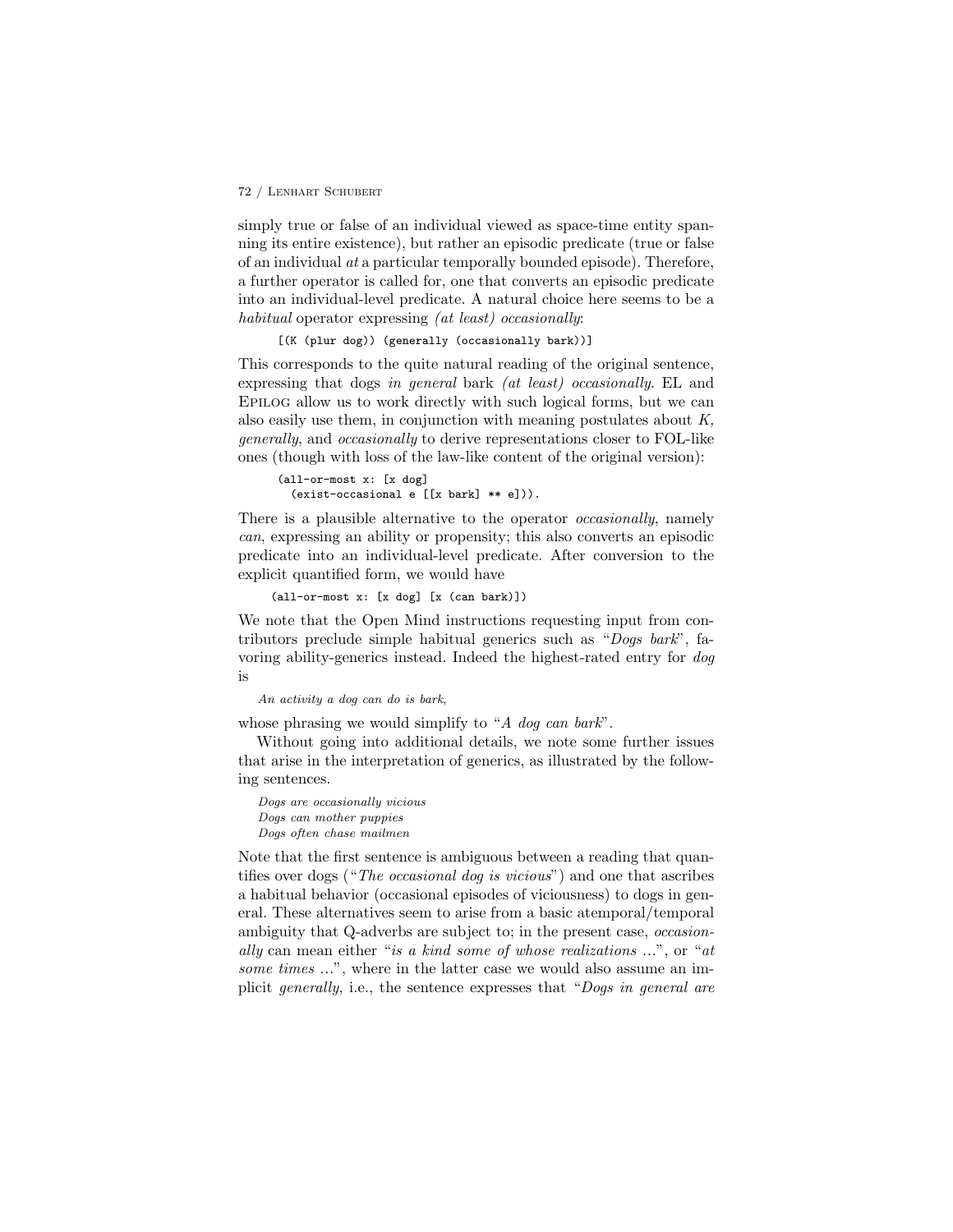*at some times vicious*". Which reading comes to the fore in a given generic sentence depends on whether the sentential predicate is itself individual-level or episodic, or ambiguous between these, as in the case of *vicious*. The second sentence (from Open Mind) illustrates the fact that a proper understanding of a generic sentence often requires imposition of constraints on the kind in subject position, based on common knowledge; i.e., here we need to restrict the kind under consideration to *female* dogs. The third sentence (also from Open Mind) illustrates that in addition, we may need to bring into play presuppositions based on world knowledge. We know that mailmen are not perpetually available for chasing by a given dog, but only when delivering mail in the immediate vicinity of the dog's abode. So in effect we understand the sentence as saying something like

*When a mailman delivers mail in the vicinity of a dog's abode, the dog often chases the mailman.*

Arriving at such interpretations automatically seems further out of reach than in the case of the earlier examples – we would have to use general facts about mailmen, and about mail delivery to homes, and about the presence of dogs in and around homes, to reach the desired interpretation of the sentence in question.

# 7 Concluding remarks

We showed that the representational and inferential style of Episodic Logic and the Epilog system are close to those of Natural Logic. But we also gave ample evidence showing that our approach and system allow for a broader range of inferences, dependent on world knowledge as well as lexical knowledge. Moreover, Epilog performs goal-directed inference without being told from what specific premises to draw its conclusion (as in recognizing textual entailment), and can also perform some forward inferences.

It is sometimes assumed that Natural Logic has an advantage over symbolic logic in that it is tolerant of ambiguity, vagueness, and indexicality. However, Epilog also tolerates ambiguous, vague or indexical input, as was seen in the examples concerning the availability of a *small crane* for rubble removal, and the location of *most of the heavy equipment* in a part of Monroe county. At the same time, we need to recognize that there are limits to how much vagueness of ambiguity can be tolerated in a knowledge-based system, lest it be led astray. For example, a system with common sense should not conclude from "*Bob had gerbils as a child*" that Bob consumed, or gave birth to, small rodents as a child (as a method based on alignment, polarity and word-level editing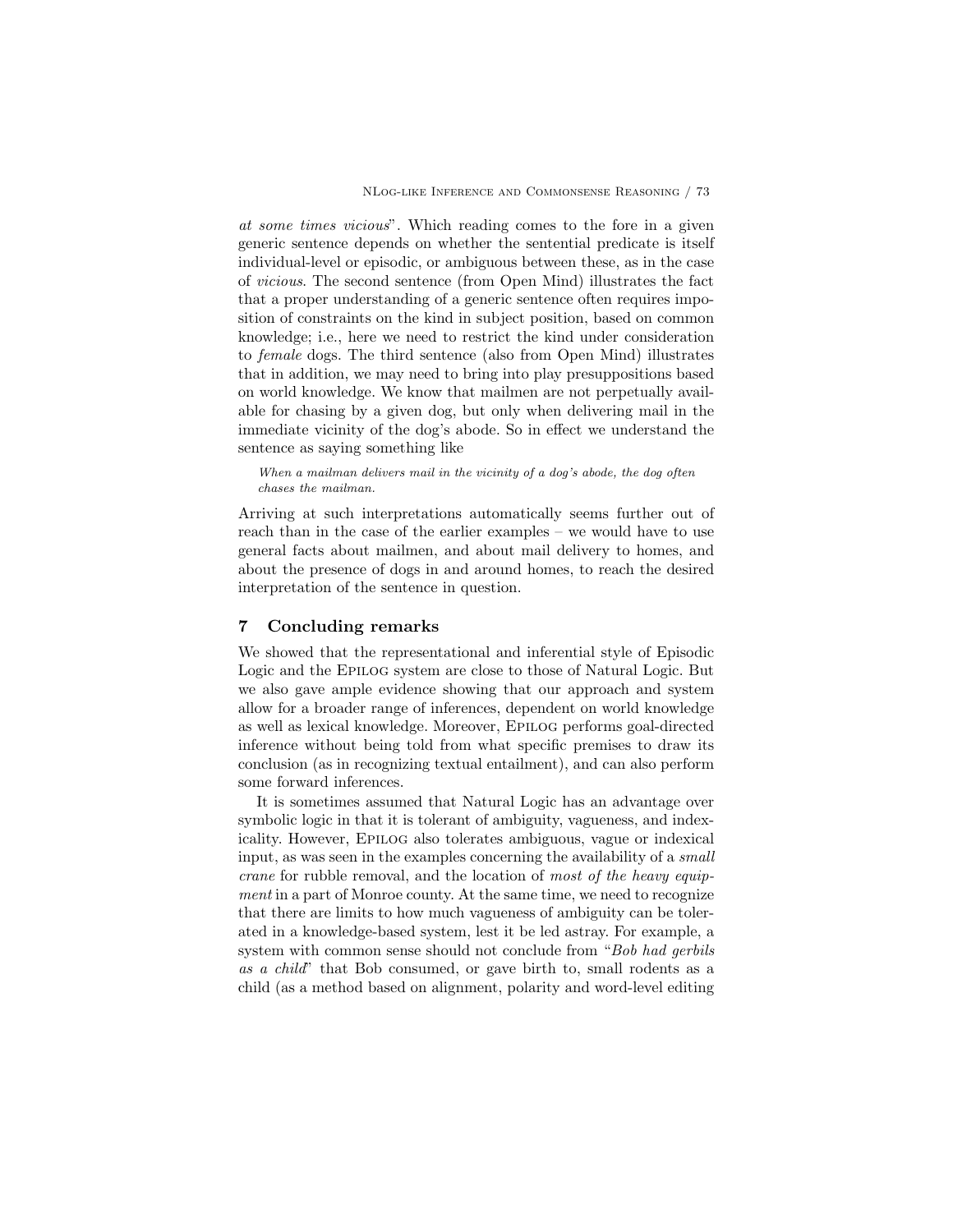might well conclude).

We argued that the greatest challenge in achieving deeper understanding and reasoning in machines is (still) the knowledge acquisition bottleneck, and outlined our multiple lines of attack, all with some degree of success, on lexical and world knowledge acquisition. The methods for lexical knowledge acquisition have relied on sources such as distributional similarity data, WordNet hierarchies, VerbNet classes, and collections of implicative and other verbs that can easily be mapped to axioms supporting NLog-like inferences. Our approach to general knowledge extraction from text has delivered many millions of simple general factoids, which we suggested were potentially useful for guiding parsers, and which we showed to be capable of yielding inferenceenabling quantified formulas through techniques based on groups of factoids with shared verbal predicates, or based on *sharpening* of individual factoids with the help of additional knowledge sources.

But the knowledge procurable in these ways provides only a fraction of the kinds of general knowledge people appear to employ in language understanding and reasoning, and we are therefore committed in future work to continuing the development of interpretive methods that can produce generally accurate, logically defensible, inference-enabling interpretations of verbally expressed general knowledge in such sources as WordNet glosses and Open Mind. The challenges that we outlined in considering such an enterprise are certainly formidable but seem to us ones that can be met, using the NLP resources already at hand along with pattern-based parser guidance, and methods for interpreting generic sentences grounded in linguistic semantics.

# Acknowledgments

As indicated by the various citations, much of the work surveyed here was carried out by the author's student collaborators, including Ben Van Durme (now at JHU), Ting Qian, Jonathan Gordon, Karl Stratos, and Adina Rubinoff. The paper owes its existence to the organization of the LSA Workshop on Semantics for Textual Inference and follow-up work by Cleo Condoravdi and Annie Zaenen, and benefited from their editorial comments and the comments of the anonymous referee. The work was supported by NSF Grants IIS-1016735 and IIS-0916599, and ONR STTR N00014-10-M-0297.

# References

Carlson, G.N. 1977. A unified analysis of the English bare plural. *Linguistics and Philosophy* 1(3):413–456.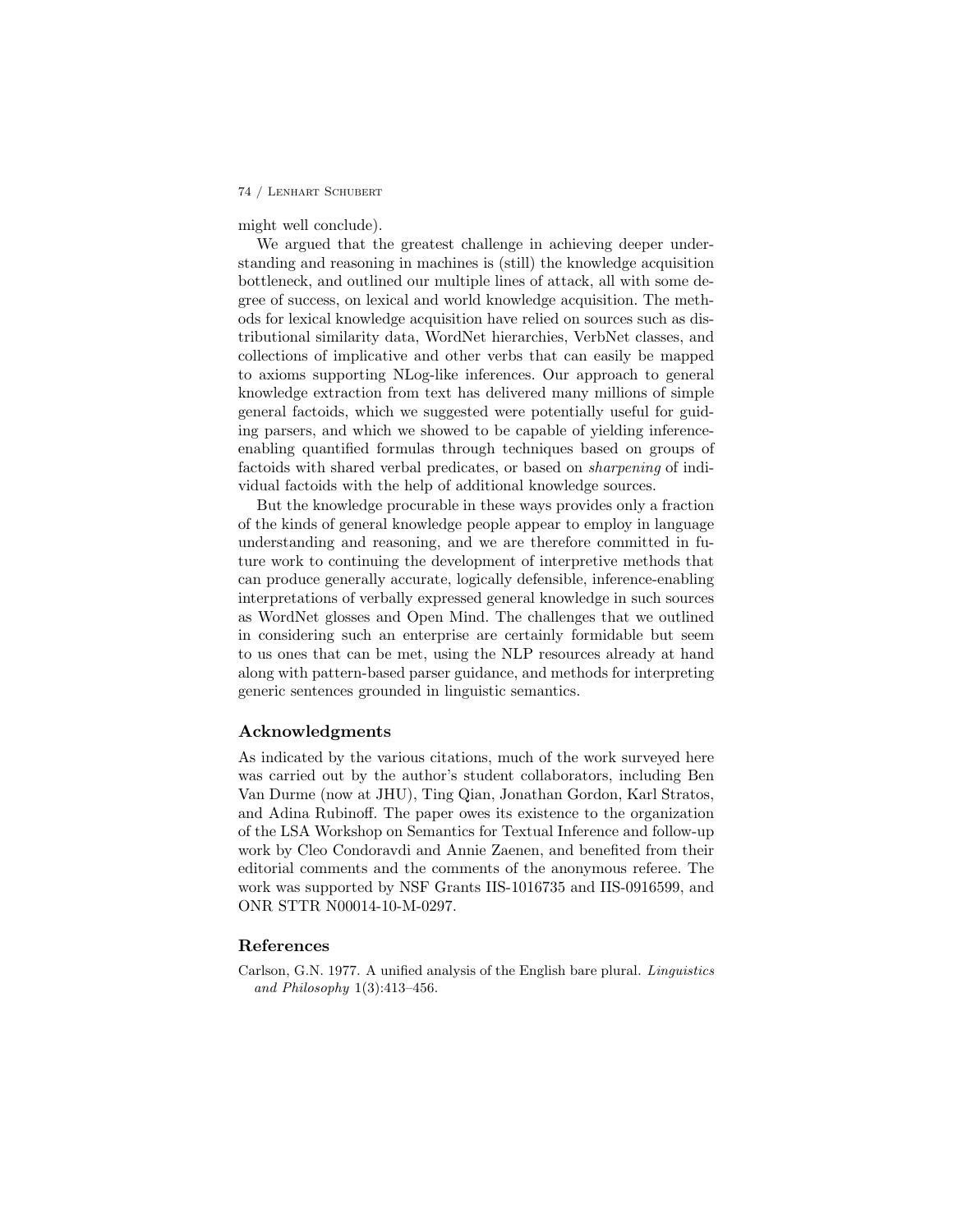- Carlson, G.N. and F.J. Pelletier, eds. 1995. *The Generic Book*. Chicago and London: Univ. of Chicago Press.
- Clausen, David and Christopher D. Manning. 2009. Presupposed content and entailments in natural language inference. In *ACL-IJCNLP Workshop on Applied Textual Inference*.
- Danescu-Niculescu-Mizil, C., L. Lee, and R. Ducott. 2009. Without a 'doubt'? Unsupervised discovery of downward-entailing operators. In *Proc. of NAACL HLT*, pages 137–145.
- Fadiga, L., L. Craighero, M. Fabbri Destro, L. Finos, N. Cotilon-Williams, A.T. Smith, and U. Castiello. 2006. Language in shadow. *Social Neuroscience* 1(2):77–89.
- Fedorenko, E., J. Duncan, and N. Kanwisher. 2012. Language-selective and domain-general regions lie side-by-side within Broca's area. *Current Biology* 22:1–4.
- Gordon, J. and L.K. Schubert. 2012. Using textual patterns to learn expected event frequencies. In *NAACL-HLT Joint Workshop on Automatic Knowledge Base Construction and Web-scale Knowledge Extraction (AKBC-WEKEX)*. Montreal, Canada.
- Gordon, Jonathan and Lenhart K. Schubert. 2010. Quantificational sharpening of commonsense knowledge. In *Proc. of the AAAI 2010 Fall Symposium on Commonsense Knowledge*.
- Gordon, Jonathan and Lenhart K. Schubert. 2011. Discovering commonsense entailment rules implicit in sentences. In *Proc. of the EMNLP Workshop on Textual Entailment (TextInfer 2011)*.
- Gordon, Jonathan, Benjamin Van Durme, and Lenhart K. Schubert. 2010a. Evaluation of commonsense knowledge with Mechanical Turk. In *Proc. of the NAACL Workshop on Creating Speech and Language Data with Amazon's Mechanical Turk*. Los Angeles, CA.
- Gordon, Jonathan, Benjamin Van Durme, and Lenhart K. Schubert. 2010b. Learning from the Web: Extracting general world knowledge from noisy text. In *Proc. of the AAAI 2010 Workshop on Collaboratively-built Knowledge Sources and Artificial Intelligence (WikiAI)*. Atlanta, GA.
- Huang, Liang. 2008. Forest reranking: Discriminative parsing with non-local features. In *Proc. of ACL-08: HLT*, pages 586–594. Columbus, OH.
- Karttunen, Lauri. 1973. Presuppositions of compound sentences. *Linguistic Inquiry* 4:167–193.
- Karttunen, Lauri. 2012. Simple and phrasal implicatives. In *Proc. of \*SEM: The First Joint Conf. on Lexical and Computational Semantics*, pages 124–131. Montréal, Canada.
- Lenat, Doug. 1995. CYC: A large-scale investment in knowledge infrastructure. *Comm. of the ACM* 38(11):33–38.
- MacCartney, Bill and Christopher D. Manning. 2008. Modeling semantic containment and exclusion in natural language inference. In *Proc. of the*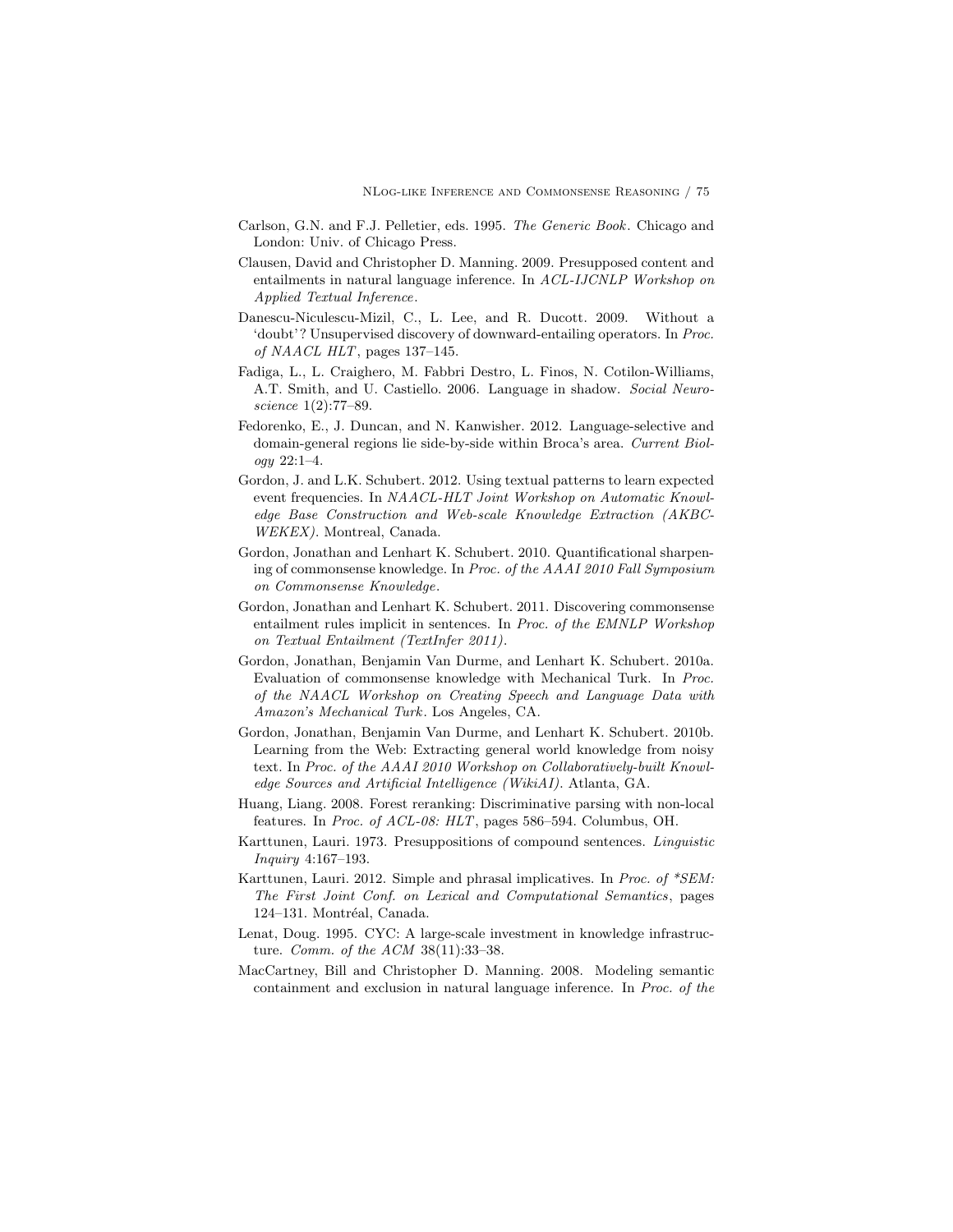*22nd Int. Conf. on Computational Linguistics (COLING '08)*, pages 521– 528.

- MacCartney, Bill and Christopher D. Manning. 2009. An extended model of natural logic. In *Proc. of IWCS-8* .
- Morbini, Fabrizio and Lenhart K. Schubert. 2009. Evaluation of Epilog: a reasoner for Episodic Logic. In *Commonsense 09* . Toronto, Canada.
- Nairn, R., C. Condoravdi, and L. Karttunen. 2006. Computing relative polarity for textual inference. In *Inference in Computational Semantics (ICoS-5)*, pages 67–76.
- Purtee, A. and L.K. Schubert. 2012. TTT: A tree transduction language for syntactic and semantic processing. In *EACL 2012 Workshop on Applications of Tree Automata Techniques in Natural Language Processing (ATANLP 2012)*. Avignon, France.
- Pustejovsky, James. 1991. The generative lexicon. *Computational Linguistics* 17(4):409–441.
- Schubert, L.K. 2009. Language understanding as recognition and transduction of numerous overlaid patterns. In *AAAI Spring Symposium on Learning by Reading and Learning to Read*, pages 94–96. Stanford, CA.
- Schubert, L.K., J. Gordon, K. Stratos, and A. Rubinoff. 2011. Towards adequate knowledge and natural inference. In *AAAI Fall Symposium on Advances in Cognitive Systems*. Arlington, VA.
- Schubert, Lenhart K. 1984. On parsing preferences. In *Proc. of the 10th Int. Conf. On Computational Linguistics (COLING-84)*, pages 247–250. Stanford Univ., Stanford, CA.
- Schubert, Lenhart K. 2000. The situations we talk about. In J. Minker, ed., *Logic-Based Artificial Intelligence*, pages 407–439. Kluwer, Dortrecht.
- Schubert, Lenhart K. 2002. Can we derive general world knowledge from texts? In *Proc. of HLT02* .
- Schubert, Lenhart K. and Chung Hee Hwang. 2000. Episodic Logic Meets Little Red Riding Hood: A comprehensive, natural representation for language understanding. In L. Iwanska and S. Shapiro, eds., *Natural Language Processing and Knowledge Representation: Language for Knowledge and Knowledge for Language*. Menlo Park, CA, and Cambridge, MA: MIT/AAAI Press.
- Schubert, Lenhart K., Benjamin Van Durme, and Marzieh Bazrafshan. 2010. Entailment inference in a natural logic–like general reasoner. In *Proc. of the AAAI 2010 Fall Symposium on Commonsense Knowledge*.
- Singh, Push. 2002. The public acquisition of commonsense knowledge. In *Proc. of AAAI Spring Symposium on Acquiring (and Using) Linguistic (and World) Knowledge for Information Access*.
- Singh, P., T. Lin, E.T. Mueller, G. Lim, T. Perkins, and W.L. Zhu. 2002. Open Mind Common Sense: Knowledge acquisition from the general public. In *Proc. of the Confederated Int. Conf. DOA, CoopIS and ODBASE*, pages 1223–1237. Irvine, CA.